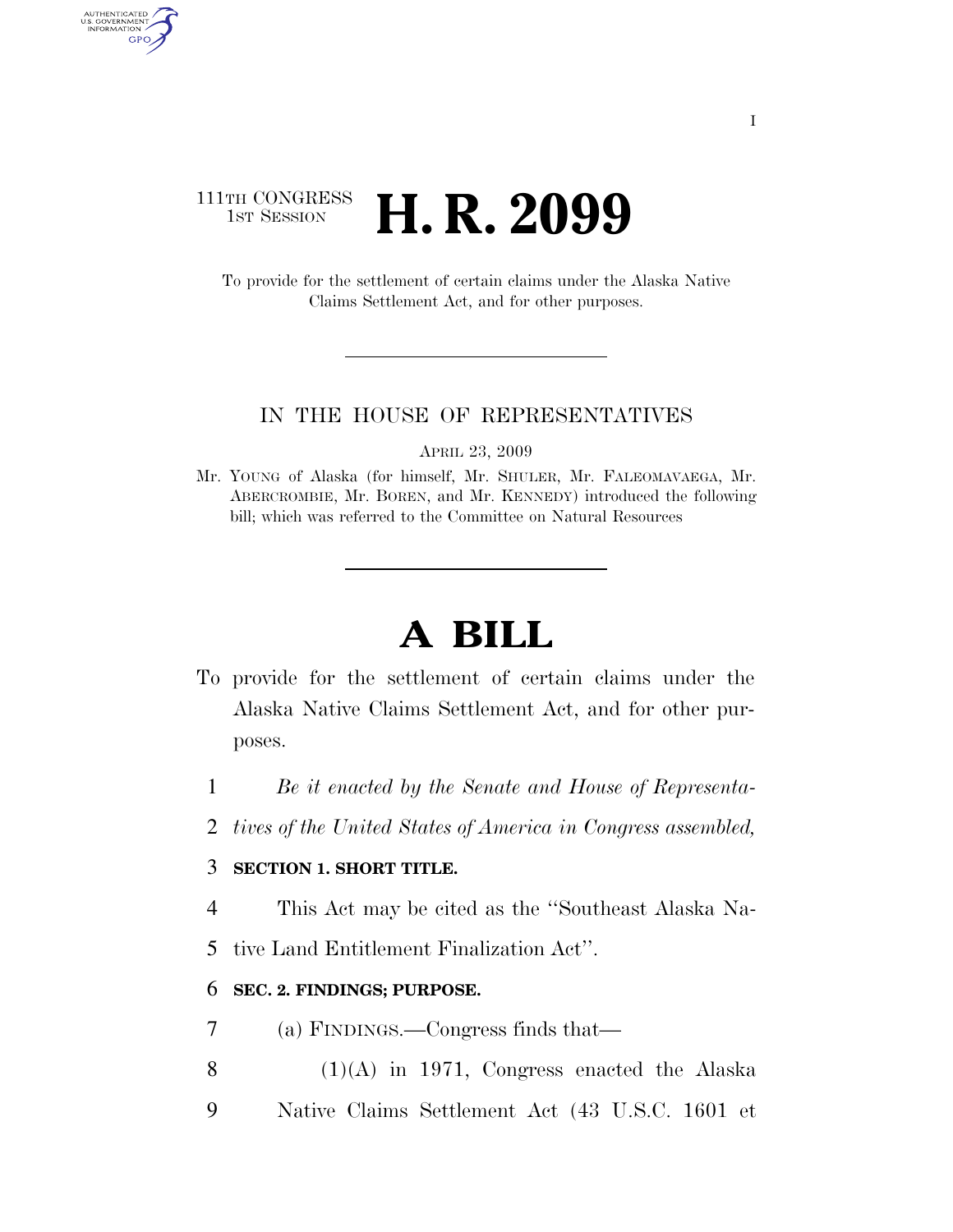| $\mathbf{1}$   | seq.) to recognize and settle the aboriginal claims of |
|----------------|--------------------------------------------------------|
| $\overline{2}$ | Alaska Natives to land historically used by Alaska     |
| 3              | Natives for traditional, cultural, and spiritual pur-  |
| $\overline{4}$ | poses; and                                             |
| 5              | (B) that Act declared that the land settlement         |
| 6              | "should be accomplished rapidly, with certainty, in    |
| 7              | conformity with the real economic and social needs     |
| 8              | of Natives";                                           |
| 9              | (2) the Alaska Native Claims Settlement Act            |
| 10             | $(43 \text{ U.S.C. } 1601 \text{ et seq.})$ —          |
| 11             | (A) authorized the distribution of approxi-            |
| 12             | mately $$1,000,000,000$ and $44,000,000$ acres of      |
| 13             | land to Alaska Natives; and                            |
| 14             | (B) provided for the establishment of Na-              |
| 15             | tive Corporations to receive and manage the            |
| 16             | funds and that land to meet the cultural, social,      |
| 17             | and economic needs of Native shareholders;             |
| 18             | (3) under section 12 of the Alaska Native              |
| 19             | Claims Settlement Act (43 U.S.C. 1611), each Re-       |
| 20             | gional Corporation, other than Sealaska Corporation    |
| 21             | (the Regional Corporation for southeast Alaska) (re-   |
| 22             | ferred to in this Act as "Sealaska"), was authorized   |
| 23             | to receive a share of land based on the proportion     |
| 24             | that the number of Alaska Native shareholders re-      |
| 25             | siding in the region of the Regional Corporation bore  |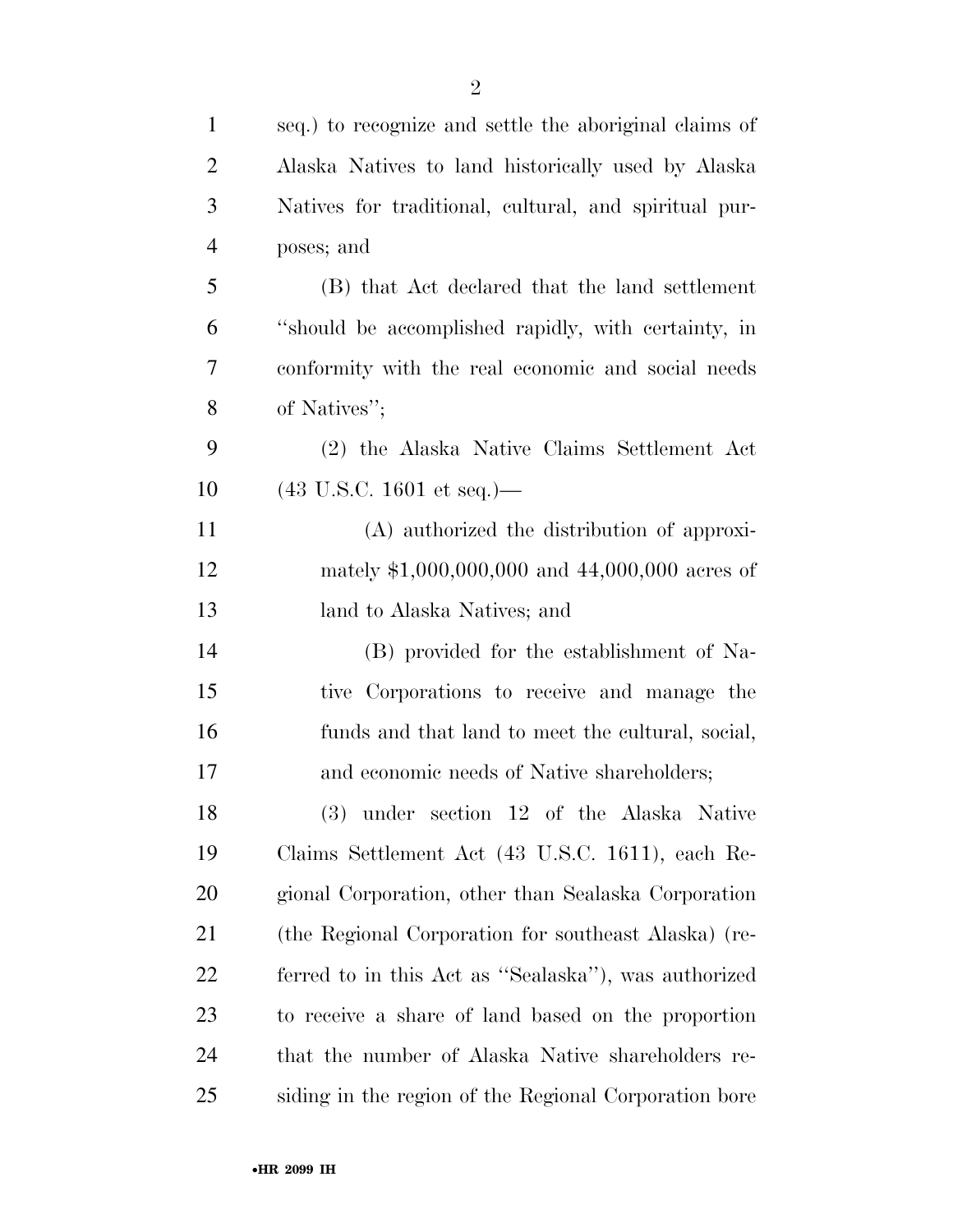| $\mathbf{1}$   | to the total number of Alaska Native shareholders,     |
|----------------|--------------------------------------------------------|
| $\overline{2}$ | or the relative size of the area to which the Regional |
| 3              | Corporation had an aboriginal land claim bore to the   |
| $\overline{4}$ | size of the area to which all Regional Corporations    |
| 5              | had aboriginal land claims;                            |
| 6              | $(4)(A)$ Sealaska, the Regional Corporation for        |
| 7              | southeast Alaska, 1 of the Regional Corporations       |
| 8              | with the largest number of Alaska Native share-        |
| 9              | holders, with more than 21 percent of all original     |
| 10             | Alaska Native shareholders, did not receive land       |
| 11             | under section 12 of the Alaska Native Claims Settle-   |
| 12             | ment Act (43 U.S.C. 1611);                             |
| 13             | (B) the Tlingit and Haida Indian Tribes of             |
| 14             | Alaska was 1 of the entities representing the Alaska   |
| 15             | Natives of southeast Alaska before the date of enact-  |
| 16             | ment of the Alaska Native Claims Settlement Act        |
| 17             | $(43 \text{ U.S.C. } 1601 \text{ et seq.});$ and       |
| 18             | (C) Sealaska did not receive land in proportion        |
| 19             | to the number of Alaska Native shareholders, or in     |
| 20             | proportion to the size of the area to which Sealaska   |
| 21             | had an aboriginal land claim, in part because of a     |
| 22             | United States Court of Claims cash settlement to       |
| 23             | the Tlingit and Haida Indian Tribes of Alaska in       |
| 24             | 1968 for land previously taken to create the Tongass   |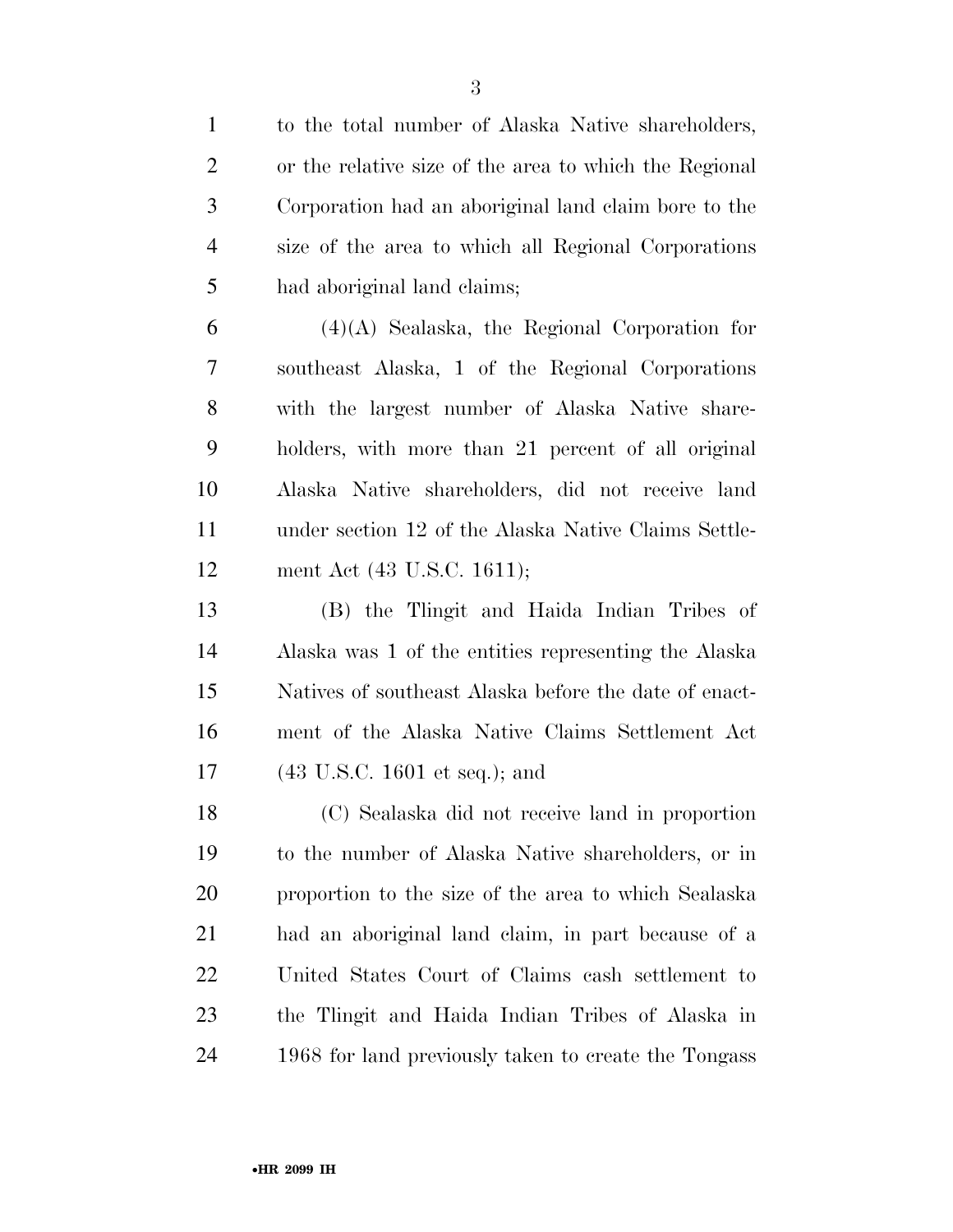| $\mathbf{1}$   | National Forest and Glacier Bay National Monu-               |
|----------------|--------------------------------------------------------------|
| $\overline{2}$ | ment;                                                        |
| 3              | (5) the Court of Claims cash settlement of                   |
| $\overline{4}$ | $$7,500,000$ did not-                                        |
| 5              | (A) adequately compensate the Alaska Na-                     |
| 6              | tives of southeast Alaska for the significant                |
| 7              | quantity of land and resources lost as a result              |
| 8              | of the creation of the Tongass National Forest               |
| 9              | and Glacier Bay National Monument or other                   |
| 10             | losses of land and resources; or                             |
| 11             | (B) justify the significant disparate treat-                 |
| 12             | ment of Sealaska under the Alaska Native                     |
| 13             | Claims Settlement Act (43 U.S.C. 1611);                      |
| 14             | $(6)(A)$ while each other Regional Corporation               |
| 15             | received a significant quantity of land under sections       |
| 16             | 12 and 14 of the Alaska Native Claims Settlement             |
| 17             | Act (43 U.S.C. 1611, 1613), Sealaska only received           |
| 18             | land under section $14(h)$ of that Act $(43 \text{ U.S.C.})$ |
| 19             | $1613(h)$ , which provided a $2,000,000$ -acre land pool     |
| 20             | from which Alaska Native selections could be made            |
| 21             | for historic sites, cemetery sites, Urban Corporation        |
| 22             | land, Native group land, and Native Allotments;              |
| 23             | (B) under section $14(h)(8)$ of that Act (43)                |
| 24             | U.S.C. $1613(h)(8)$ , after selections are made under        |
| 25             | paragraphs $(1)$ through $(7)$ of that section, the land     |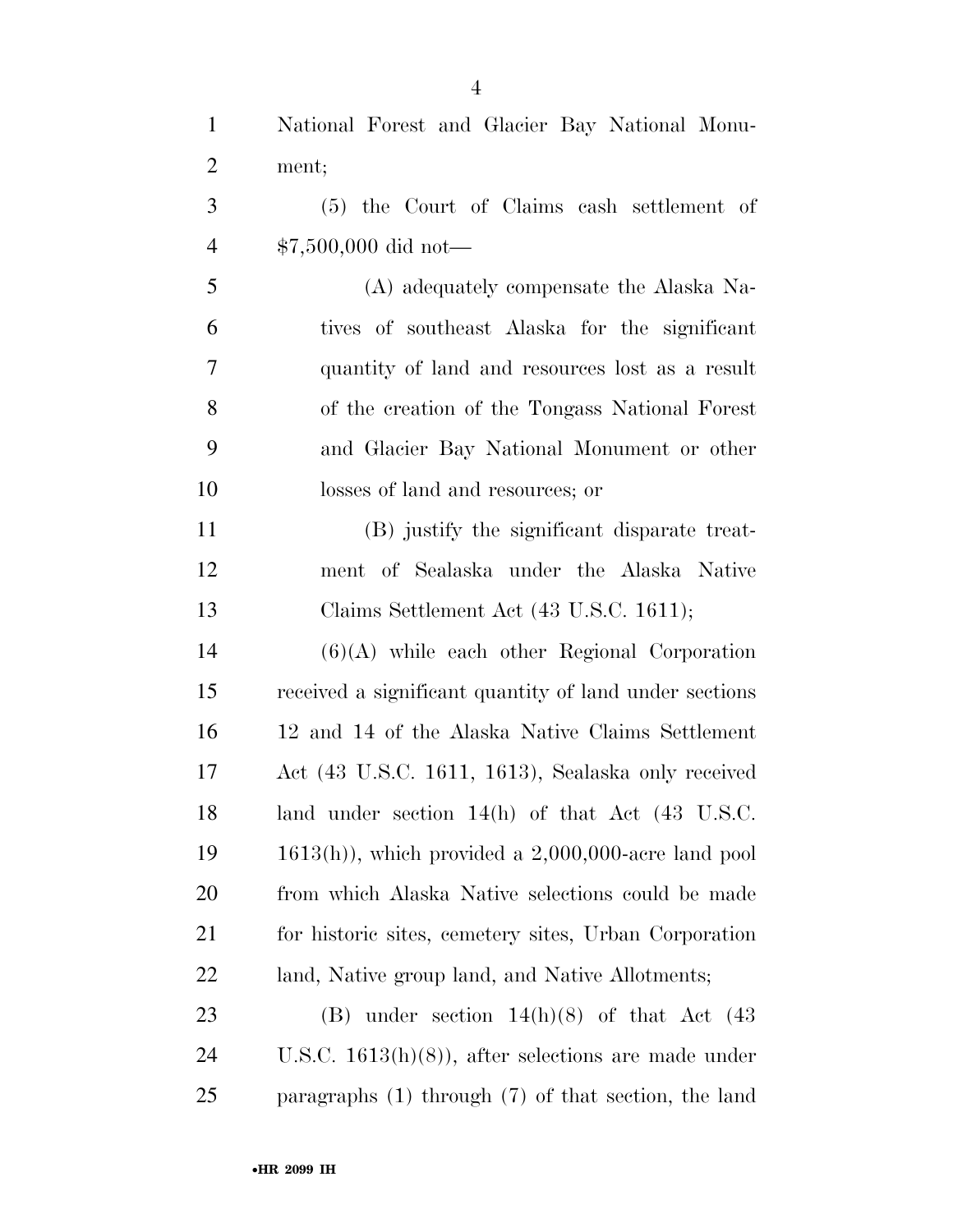| $\mathbf{1}$   | remaining in the $2,000,000$ -acre land pool is allo-       |
|----------------|-------------------------------------------------------------|
| $\overline{2}$ | cated based on the proportion that the original Alas-       |
| 3              | ka Native shareholder population of a Regional Cor-         |
| $\overline{4}$ | poration bore to the original Alaska Native share-          |
| 5              | holder population of all Regional Corporations; and         |
| 6              | (C) the only land entitlement of Sealaska de-               |
| 7              | rives from a proportion of leftover land remaining          |
| $8\,$          | from the $2,000,000$ -acre land pool, estimated as of       |
| 9              | the date of enactment of this Act at approximately          |
| 10             | 1,700,000 acres;                                            |
| 11             | (7) despite the small land base of Sealaska as              |
| 12             | compared to other Regional Corporations (less than          |
| 13             | 1 percent of the total quantity of land allocated pur-      |
| 14             | suant to the Alaska Native Claims Settlement Act            |
| 15             | $(43 \text{ U.S.C. } 1601 \text{ et seq.})),$ Sealaska has— |
| 16             | (A) provided considerable benefits<br>to                    |
| 17             | shareholders; and                                           |
| 18             | (B) been a significant economic force in                    |
| 19             | southeast Alaska;                                           |
| 20             | (8) pursuant to the revenue sharing provisions              |
| 21             | of section 7(i) of the Alaska Native Claims Settle-         |
| 22             | ment Act (43 U.S.C. 1606(i)), Sealaska has distrib-         |
| 23             | uted more than $$300,000,000$ during the period be-         |
| 24             | ginning on January 1, 1971, and ending on Decem-            |
| 25             | ber 31, 2005, to Native Corporations throughout the         |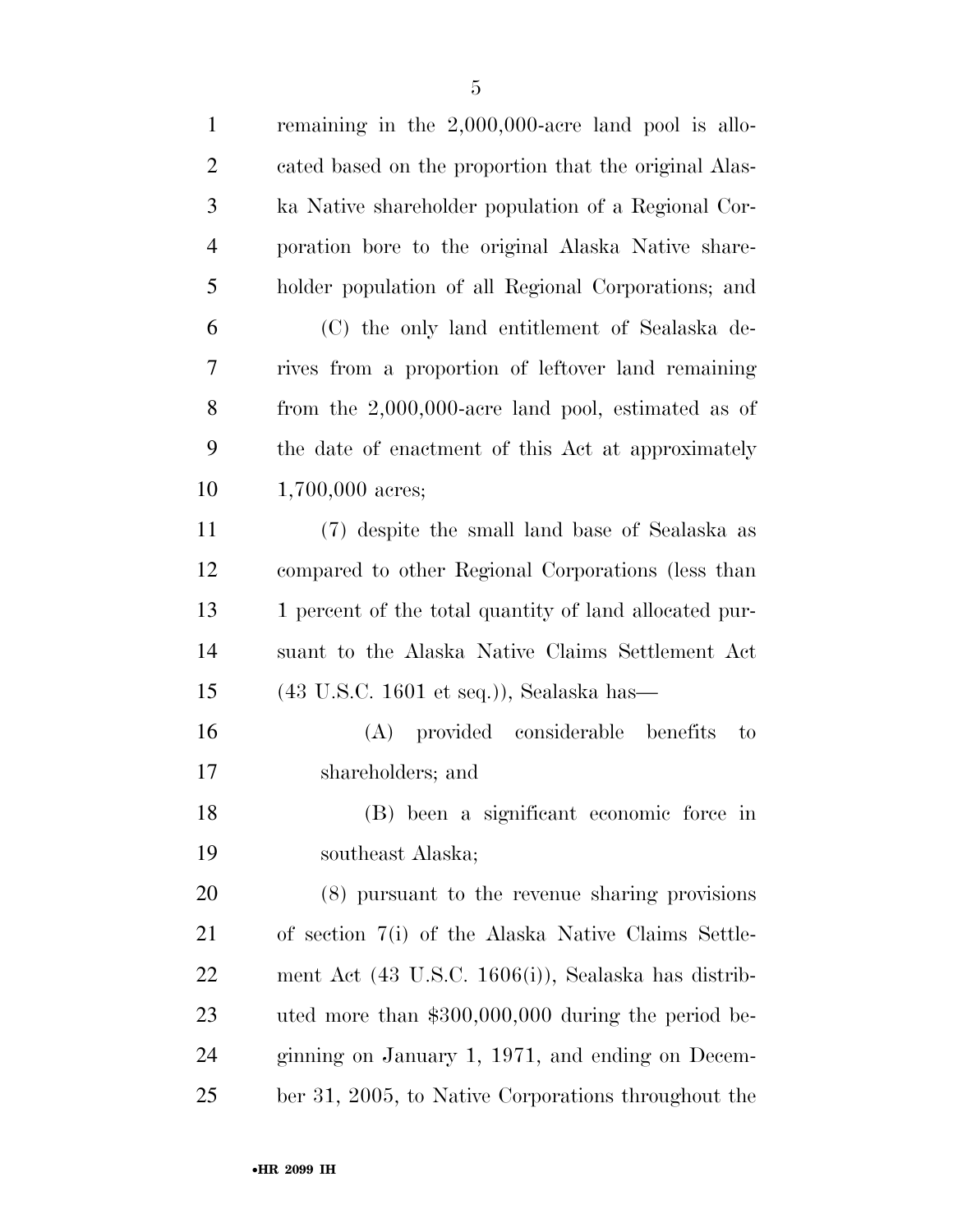State of Alaska from the development of natural re- sources, which accounts for 42 percent of the total revenues shared under that section during that pe-riod;

 (9) as a result of the small land entitlement of Sealaska, it is critical that the remaining land enti- tlement conveyances to Sealaska under the Alaska Native Claims Settlement Act (43 U.S.C. 1601 et seq.) are fulfilled to continue to meet the economic, social, and cultural needs of the Alaska Native shareholders of southeast Alaska and the Alaska Na-12 tive community throughout Alaska;

 $(10)(A)$  the conveyance requirements of the Alaska Native Claims Settlement Act (43 U.S.C. 1601 et seq.) for southeast Alaska limit the land eli- gible for conveyance to Sealaska to the original with- drawal areas surrounding 10 Alaska Native villages in southeast Alaska, which precludes Sealaska from selecting land located—

 (i) in any withdrawal area established for the Urban Corporations for Sitka and Juneau, Alaska; or

 (ii) outside the 10 Alaska Native village withdrawal areas; and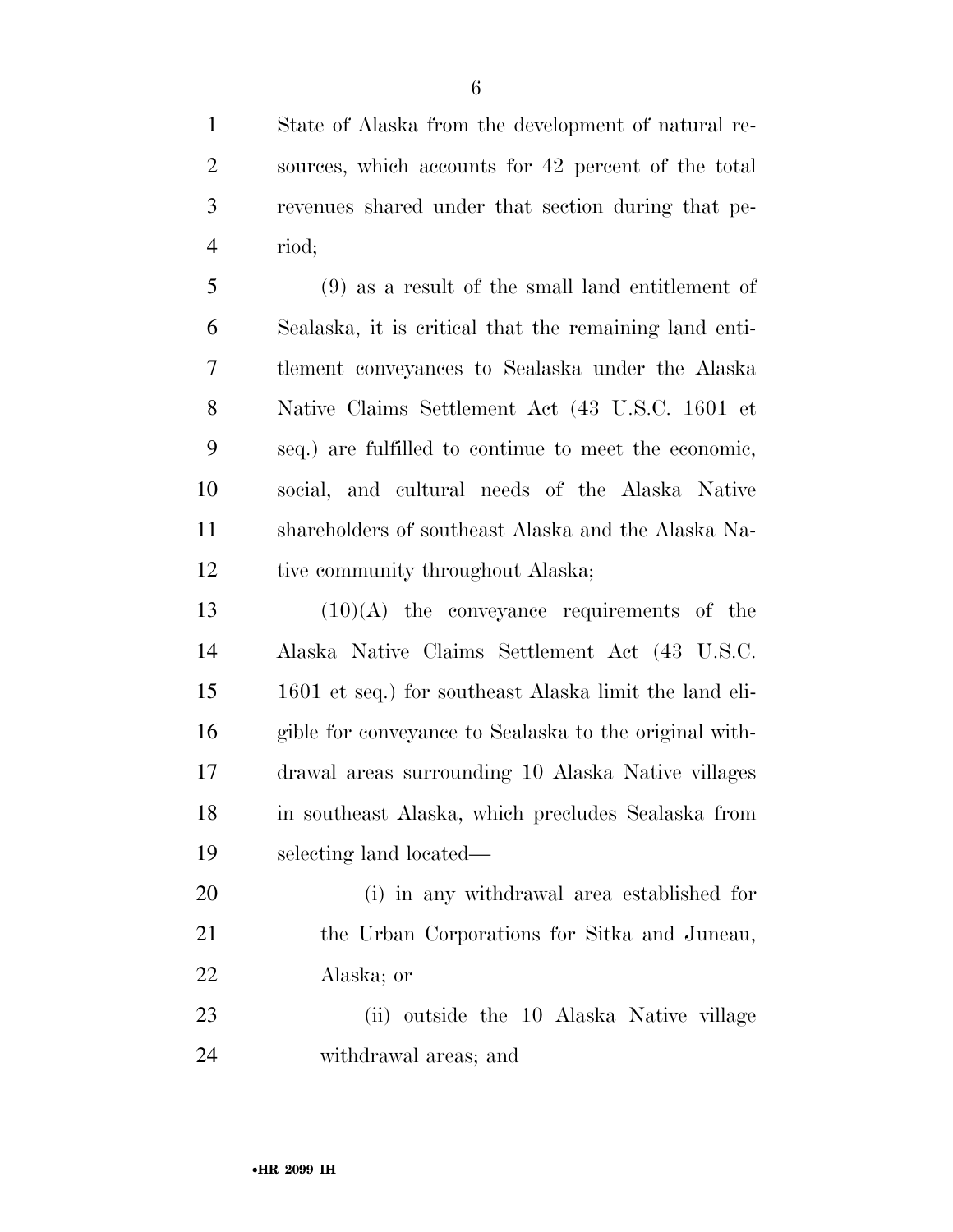| $\mathbf{1}$   | unlike other Regional Corporations,<br>(B)                  |
|----------------|-------------------------------------------------------------|
| $\overline{2}$ | Sealaska was not authorized to request land located         |
| 3              | outside the withdrawal areas described in subpara-          |
| $\overline{4}$ | $graph(A)$ if the withdrawal areas were insufficient        |
| 5              | to complete the land entitlement of Sealaska under          |
| 6              | the Alaska Native Claims Settlement Act (43 U.S.C.          |
| 7              | 1601 et seq.);                                              |
| 8              | $(11)$ 44 percent $(820,000 \text{ acres})$ of the 10 Alas- |
| 9              | ka Native village withdrawal areas established under        |
| 10             | the Alaska Native Claims Settlement Act (43 U.S.C.          |
| 11             | $1601$ et seq.) described in paragraph $(10)$ are com-      |
| 12             | posed of salt water and not available for selection;        |
| 13             | $(12)$ of land subject to the selection rights of           |
| 14             | Sealaska, 110,000 acres are encumbered by guber-            |
| 15             | natorial consent requirements under the Alaska Na-          |
| 16             | tive Claims Settlement Act (43 U.S.C. 1601 et seq.);        |
| 17             | (13) the Forest Service and the Bureau of                   |
| 18             | Land Management grossly underestimated the land             |
| 19             | entitlement of Sealaska under the Alaska Native             |
| <b>20</b>      | Claims Settlement Act (43 U.S.C. 1601 et seq.), re-         |
| 21             | sulting in an insufficient area from which Sealaska         |
| 22             | could select land suitable for traditional, cultural,       |
| 23             | and socioeconomic purposes to accomplish a settle-          |
| 24             | ment "in conformity with the real economic and so-          |
| 25             | cial needs of Natives", as required under that Act;         |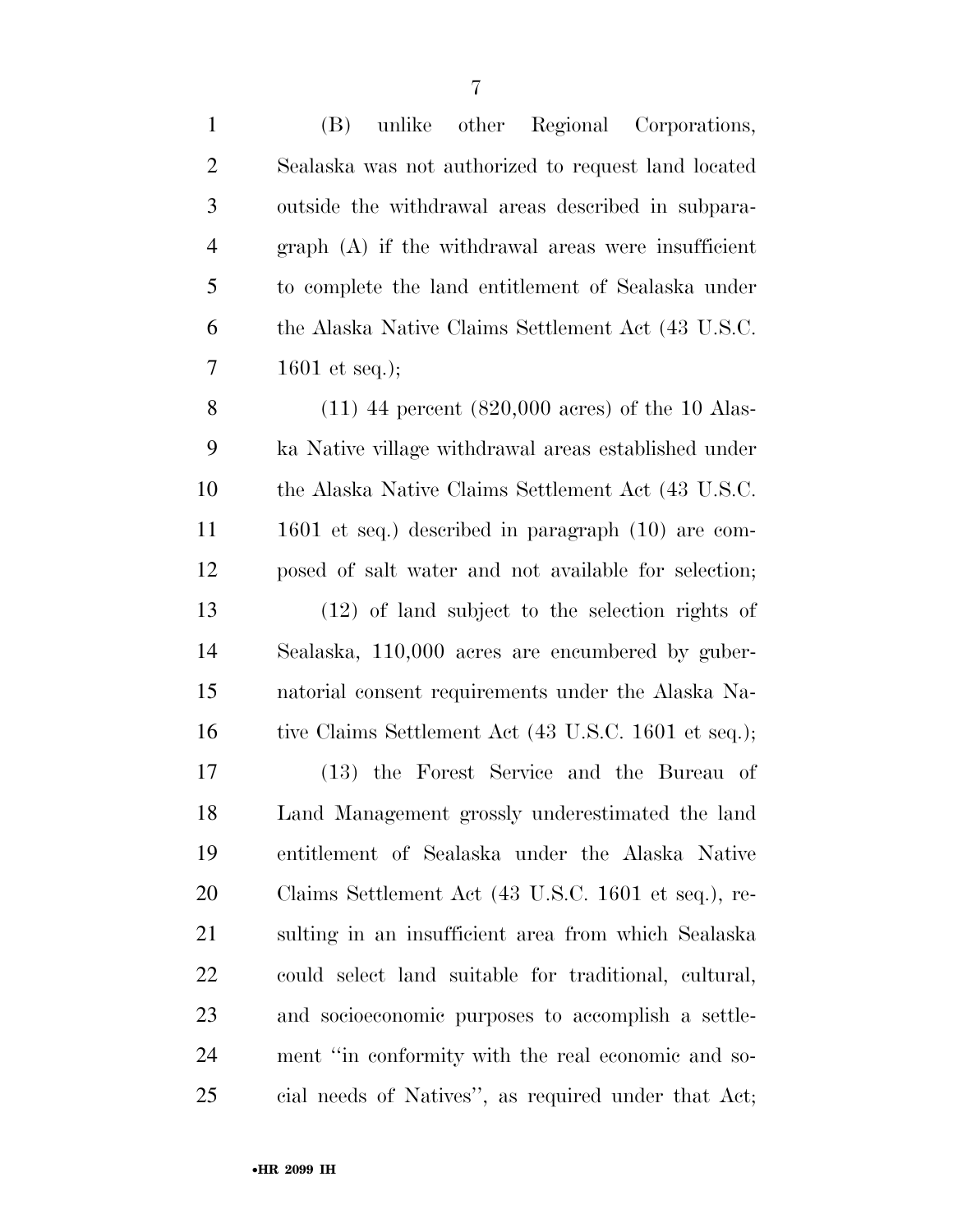| $\mathbf{1}$   | (14) the 10 Alaska Native village withdrawal            |
|----------------|---------------------------------------------------------|
| $\overline{2}$ | areas in southeast Alaska surround the Alaska Na-       |
| 3              | communities of Yakutat, Hoonah, Angoon,<br>tive         |
| $\overline{4}$ | Kake, Kasaan, Klawock, Craig, Hydaburg, Klukwan,        |
| 5              | and Saxman;                                             |
| 6              | $(15)$ in each withdrawal area, there exist factors     |
| 7              | that limit the ability of Sealaska to select sufficient |
| 8              | land, and, in particular, economically viable land, to  |
| 9              | fulfill the land entitlement of Sealaska, including     |
| 10             | factors such as—                                        |
| 11             | (A) with respect to the Yakutat withdrawal              |
| 12             | area—                                                   |
| 13             | (i)<br>46 percent of the area is salt                   |
| 14             | water;                                                  |
| 15             | (ii) 10 sections $(6,400 \text{ acres})$ around         |
| 16             | the Situk Lake were restricted from selec-              |
| 17             | tion, with no consideration provided for the            |
| 18             | restriction; and                                        |
| 19             | $(iii)(I)$ 70,000 acres are subject to a                |
| 20             | gubernatorial consent requirement before                |
| 21             | selection; and                                          |
| 22             | (II) Sealaska received no consider-                     |
| 23             | ation with respect to the consent restric-              |
| 24             | tion;                                                   |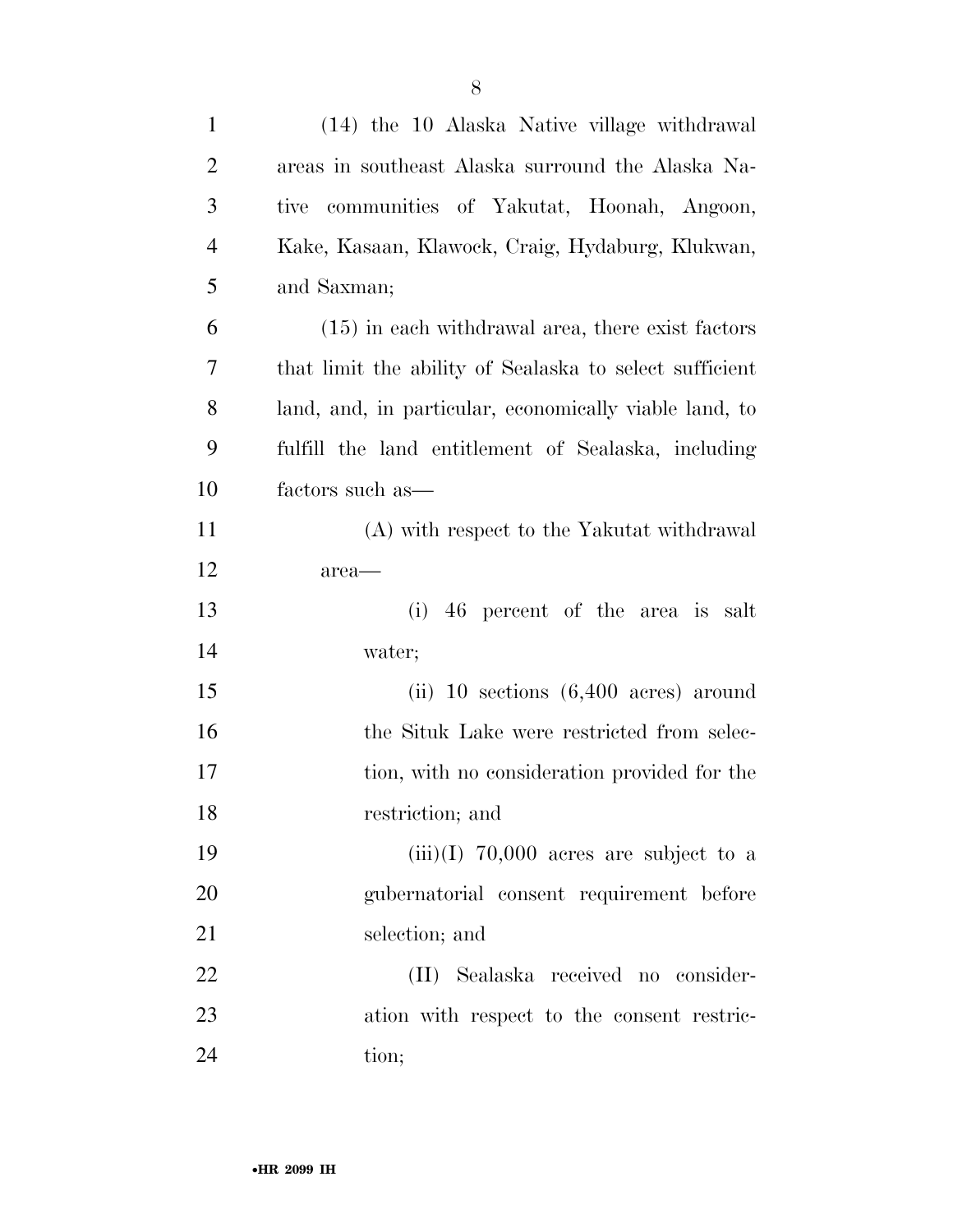| $\mathbf{1}$   | (B) with respect to the Hoonah withdrawal   |
|----------------|---------------------------------------------|
| $\overline{2}$ | area, 51 percent of the area is salt water; |
| 3              | (C) with respect to the Angoon withdrawal   |
| $\overline{4}$ | area—                                       |
| 5              | (i) $120,000$ acres of the area is salt     |
| 6              | water;                                      |
| 7              | (ii) Sealaska received no consideration     |
| 8              | regarding the prohibition on selecting land |
| 9              | from the 80,000 acres located within the    |
| 10             | Admiralty Island National Monument; and     |
| 11             | $(iii)(I)$ the Village Corporation for      |
| 12             | Angoon was allowed to select land located   |
| 13             | outside the withdrawal area on Prince of    |
| 14             | Wales Island, subject to the condition that |
| 15             | the Village Corporation shall not select    |
| 16             | land located on Admiralty Island; but       |
| 17             | (II) no alternative land adjacent to        |
| 18             | the out-of-withdrawal land of the Village   |
| 19             | Corporation was made available for selec-   |
| 20             | tion by Sealaska;                           |
| 21             | (D) with respect to the Kake withdrawal     |
| 22             | area—                                       |
| 23             | (i) 64 percent of the area is salt          |
| 24             | water; and                                  |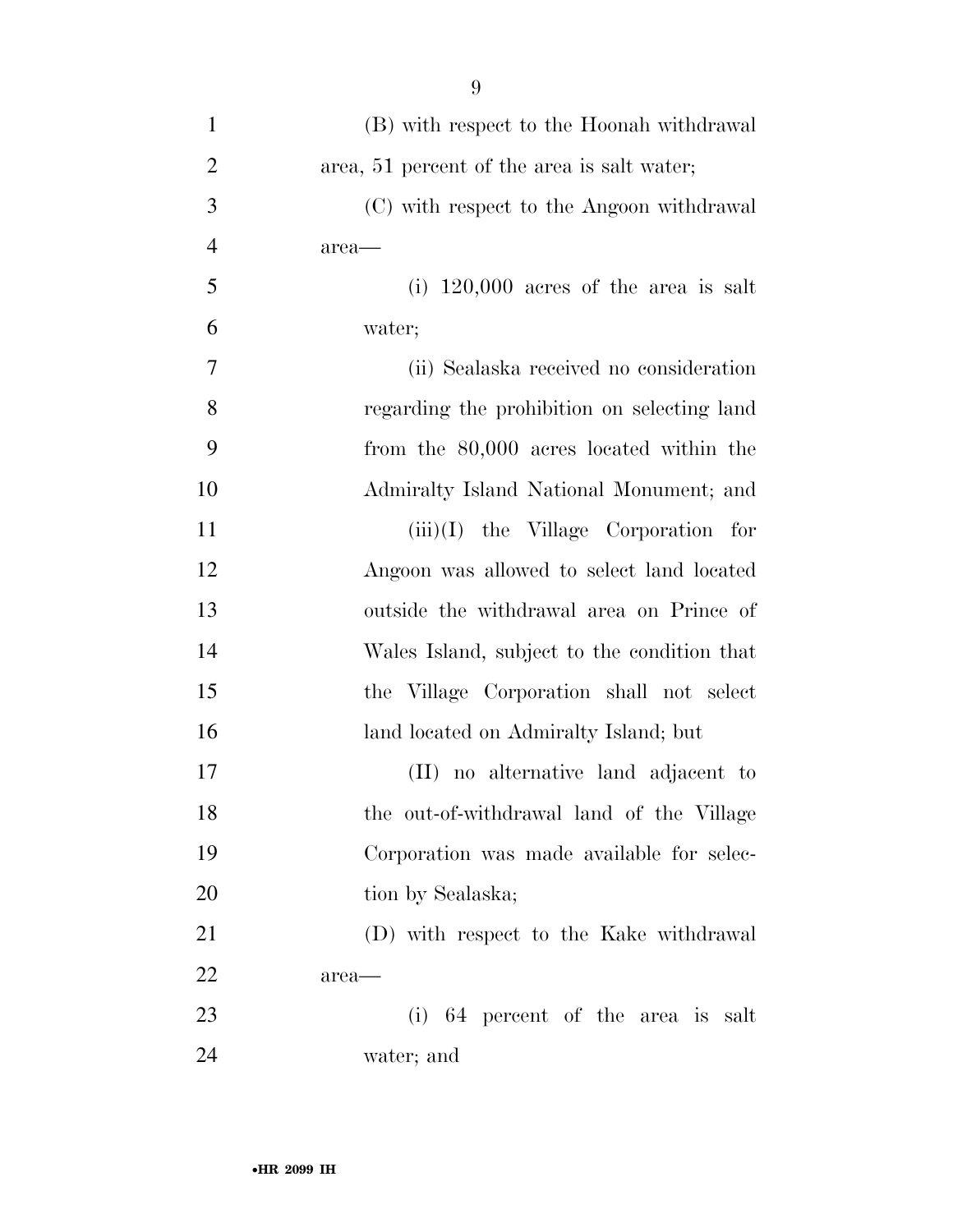| $\mathbf{1}$   | (ii) extensive timber harvesting by the          |
|----------------|--------------------------------------------------|
| $\overline{2}$ | Forest Service occurred in the area before       |
| 3              | 1971 that significantly reduced the value        |
| $\overline{4}$ | of land available for selection by, and con-     |
| 5              | veyance to, Sealaska;                            |
| 6              | (E) with respect to the Kasaan withdrawal        |
| $\tau$         | area—                                            |
| 8              | $(i)$ 54 percent of the area is salt             |
| 9              | water; and                                       |
| 10             | (ii) the Forest Service previously har-          |
| 11             | vested in the area;                              |
| 12             | (F) with respect to the Klawock with-            |
| 13             | drawal area—                                     |
| 14             | (i) the area consists of only $5 \text{ town}$   |
| 15             | ships, as compared to the usual withdrawal       |
| 16             | area of 9 townships, because of the prox-        |
| 17             | imity of the Klawock withdrawal area to          |
| 18             | the Village of Craig, which reduces the se-      |
| 19             | lection area by $92,160$ acres; and              |
| 20             | (ii) the Klawock and Craig withdrawal            |
| 21             | areas are 35 percent salt water;                 |
| 22             | (G) with respect to the Craig withdrawal         |
| 23             | area, the withdrawal area consists of only 6     |
| 24             | townships, as compared to the usual withdrawal   |
| 25             | area of 9 townships, because of the proximity of |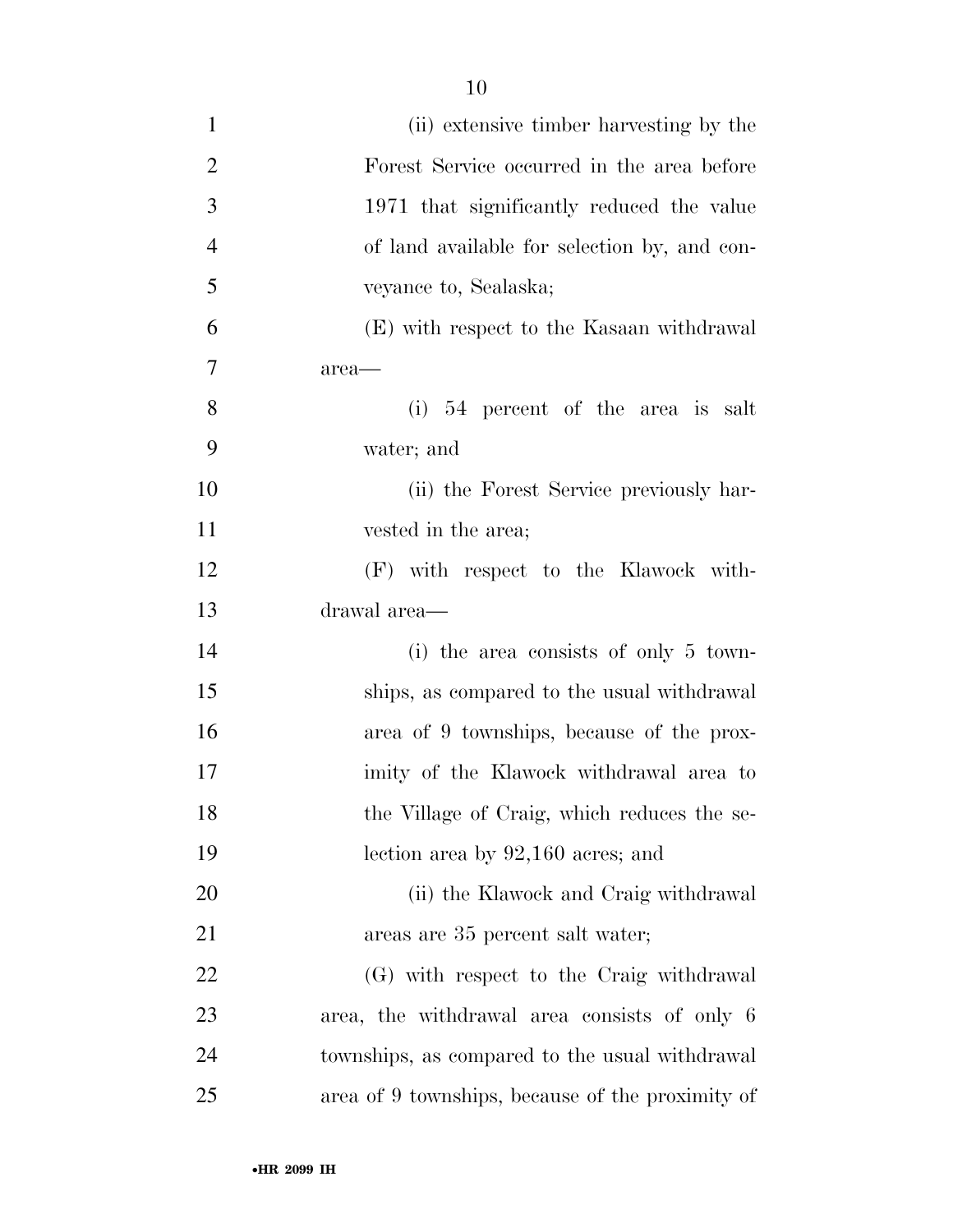| $\mathbf{1}$   | the Craig withdrawal area to the Village of  |
|----------------|----------------------------------------------|
| $\overline{2}$ | Klawock, which reduces the selection area by |
| 3              | $69,120$ acres;                              |
| $\overline{4}$ | (H) with respect to the Hydaburg with-       |
| 5              | drawal area—                                 |
| 6              | (i) 36 percent of the area is salt           |
| 7              | water; and                                   |
| 8              | (ii) Sealaska received no consideration      |
| 9              | under the Haida Land Exchange Act of         |
| 10             | 1986 (Public Law No. 99–664; 100 Stat.       |
| 11             | 4303) for relinquishing selection rights to  |
| 12             | land within the withdrawal area that the     |
| 13             | Haida Corporation exchanged to the For-      |
| 14             | est Service;                                 |
| 15             | (I) with respect to the Klukwan withdrawal   |
| 16             | area—                                        |
| 17             | (i) 27 percent of the area is salt           |
| 18             | water; and                                   |
| 19             | (ii) the withdrawal area is only $70,000$    |
| 20             | acres, as compared to the usual withdrawal   |
| 21             | area of 207,360 acres, which reduces the     |
| 22             | selection area by 137,360 acres; and         |
| 23             | (J) with respect to the Saxman withdrawal    |
| 24             | area—                                        |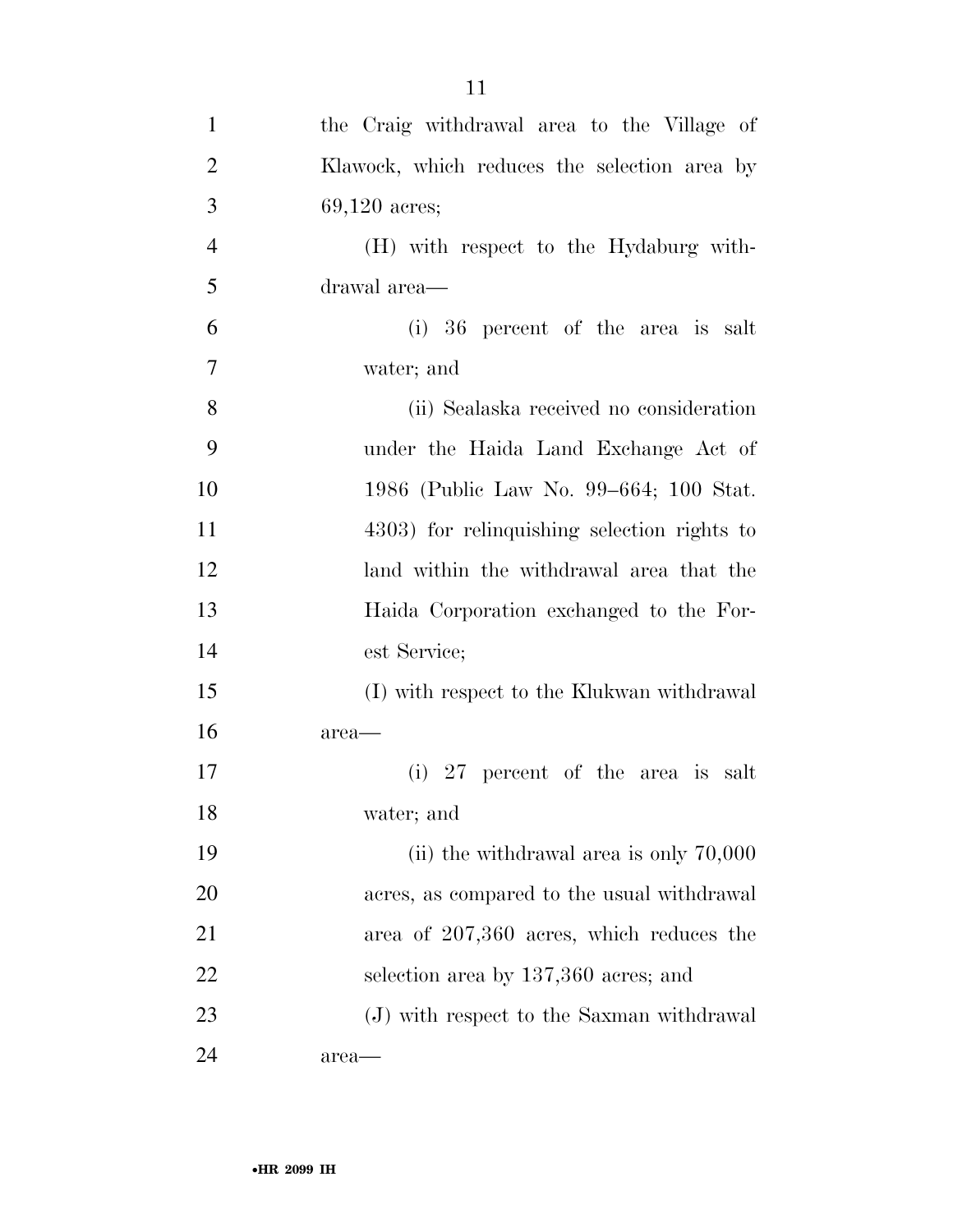- (i) 29 percent of the area is salt water; (ii) Sealaska received no consideration 4 for the 50,576 acres within the withdrawal area adjacent to the first-class city of Ketchikan that were excluded from selec- tion; (iii) Sealaska received no consider- ation with respect to the 1977 amendment to the Alaska Native Claims Settlement Act (43 U.S.C. 1601 et seq.) requiring gu- bernatorial consent for selection of 58,000 acres in that area; and (iv) 23,888 acres are located within the Annette Island Indian Reservation for the Metlakatla Indian Tribe and are not available for selection; (16) the selection limitations and guidelines ap- plicable to Sealaska under the Alaska Native Claims Settlement Act (43 U.S.C. 1601 et seq.)— (A) are inequitable and inconsistent with 22 the purposes of that Act because there is insuf-
- ficient land remaining in the withdrawal areas to meet the traditional, cultural, and socio-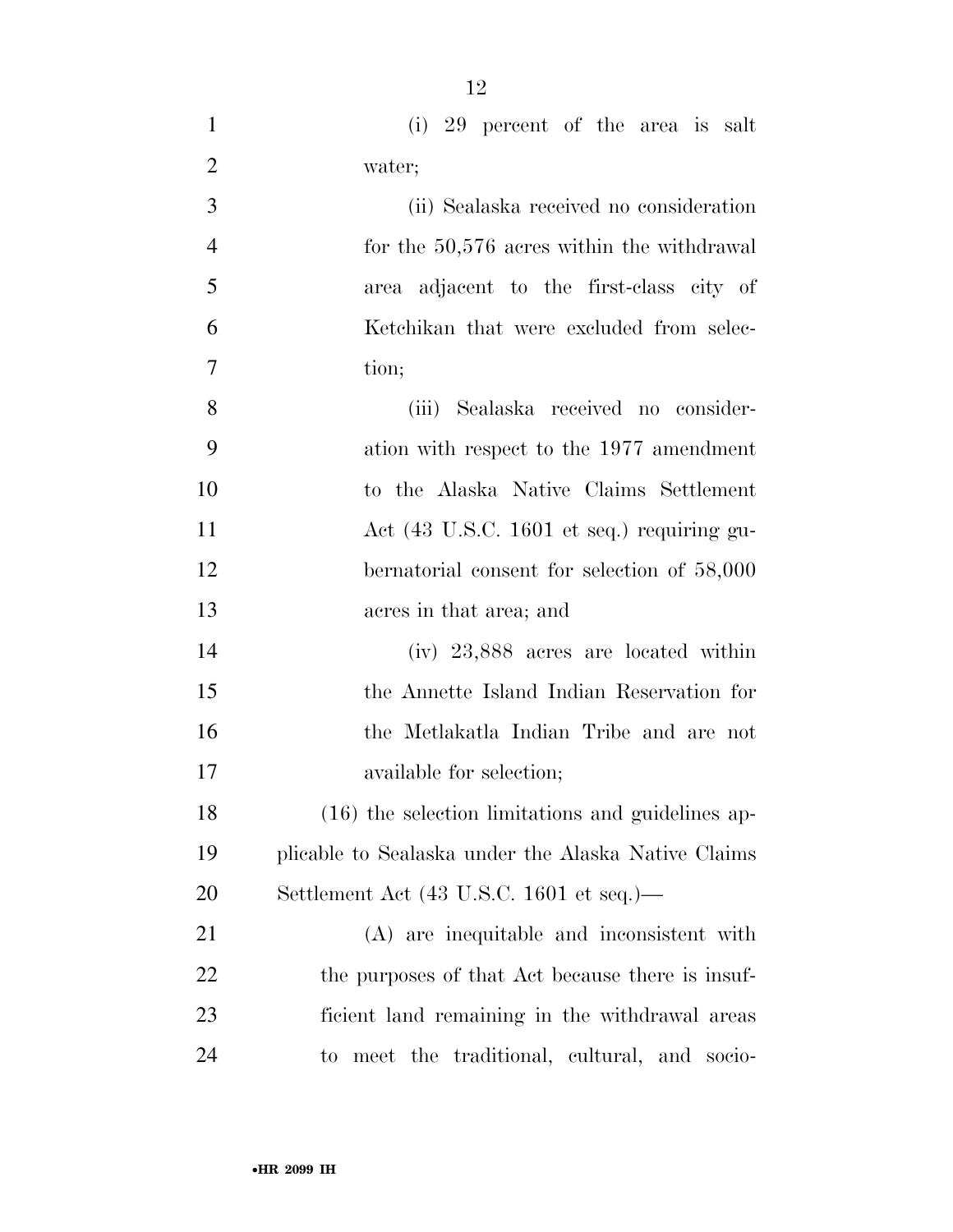| $\mathbf{1}$   | economic needs of the shareholders of Sealaska;      |
|----------------|------------------------------------------------------|
| $\overline{2}$ | and                                                  |
| 3              | (B) make it difficult for Sealaska to se-            |
| $\overline{4}$ | $let$ —                                              |
| 5              | (i) places of sacred, cultural, tradi-               |
| 6              | tional, and historical significance; and             |
| 7              | (ii) Alaska Native futures sites located             |
| 8              | outside the withdrawal areas of Sealaska;            |
| 9              | $(17)(A)$ the deadline for applications for selec-   |
| 10             | tion of cemetery sites and historic places on land   |
| 11             | outside withdrawal areas established under section   |
| 12             | 14 of the Alaska Native Claims Settlement Act (43)   |
| 13             | U.S.C. 1613) was July 1, 1976;                       |
| 14             | $(B)(i)$ as of that date, the Bureau of Land         |
| 15             | Management notified Sealaska that the total entitle- |
| 16             | ment of Sealaska would be approximately 200,000      |
| 17             | acres; and                                           |
| 18             | (ii) Sealaska made entitlement allocation deci-      |
| 19             | sions for cultural sites and economic development    |
| 20             | sites based on that original estimate;               |
| 21             | $(C)$ as a result of the Alaska Land Transfer Ac-    |
| 22             | celeration Act (Public Law 108-452; 118 Stat.        |
| 23             | 3575) and subsequent related determinations and      |
| 24             | actions of the Bureau of Land Management,            |
| 25             | Sealaska will receive significantly more<br>than     |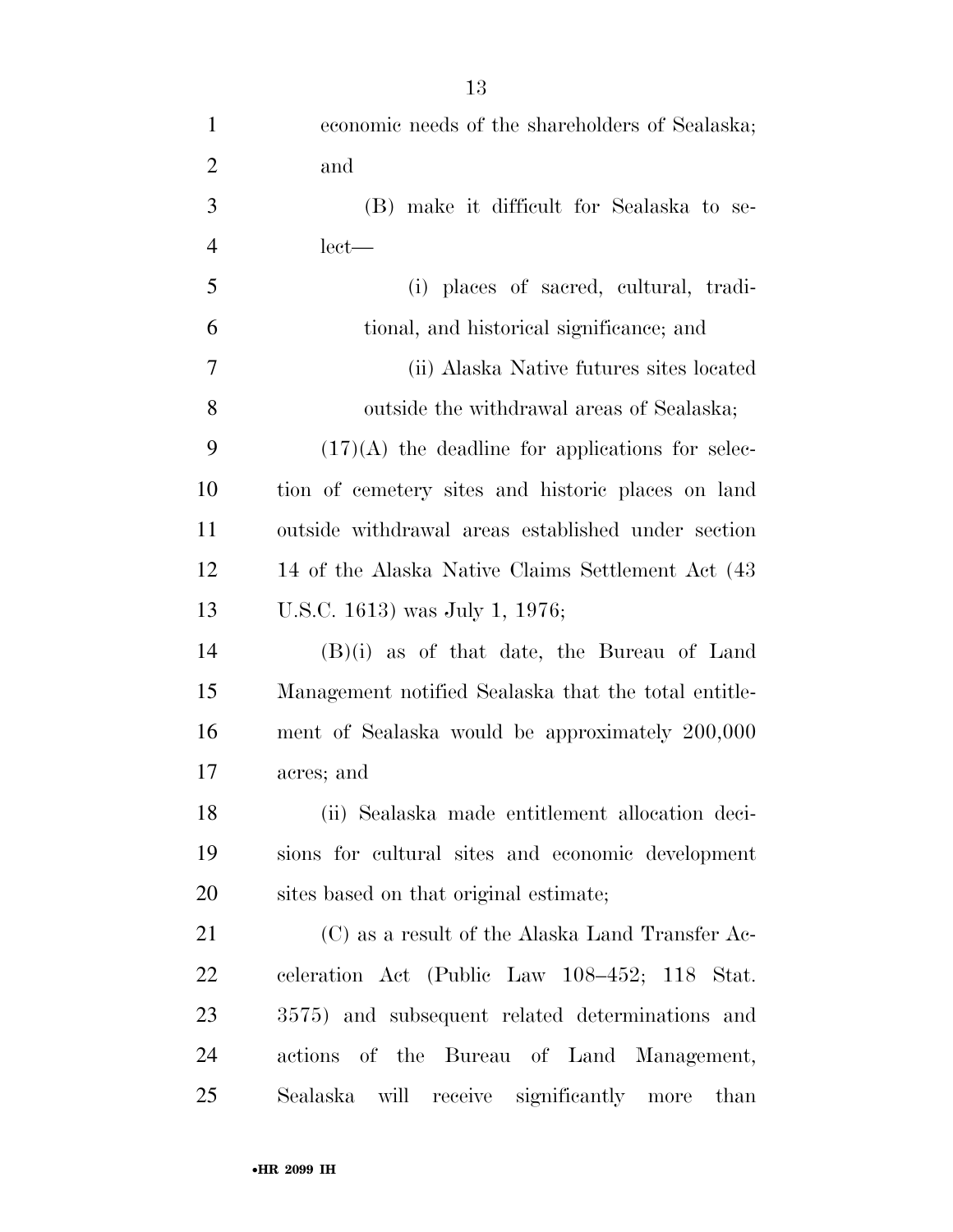| $\mathbf{1}$   | 200,000 acres pursuant to the Alaska Native Claims         |
|----------------|------------------------------------------------------------|
| $\overline{2}$ | Settlement Act (43 U.S.C. 1601 et seq.);                   |
| 3              | (D) Sealaska would prefer to allocate more of              |
| $\overline{4}$ | the entitlement of Sealaska to the acquisition of          |
| 5              | places of sacred, cultural, traditional, and historical    |
| 6              | significance; and                                          |
| $\tau$         | $(E)(i)$ pursuant to section $11(a)(1)$ of the Alas-       |
| 8              | Native Claims Settlement Act (43 U.S.C.<br>ka              |
| 9              | $1610(a)(1)$ , Sealaska was not authorized to select       |
| 10             | under section $14(h)(1)$ of that Act $(43 \text{ U.S.C.})$ |
| 11             | $1613(h)(1)$ any site within Glacier Bay National          |
| 12             | Park, despite the abundance of cultural sites within       |
| 13             | that Park;                                                 |
| 14             | (ii) Sealaska seeks cooperative agreements to              |
| 15             | ensure that sites within Glacier Bay National Park         |
| 16             | are subject to cooperative management by Sealaska,         |
| 17             | Village and Urban Corporations, and federally recog-       |
| 18             | nized tribes with ties to the cultural sites and his-      |
| 19             | tory of the Park; and                                      |
| 20             | (iii) Congress recognizes that there is an exist-          |
|                |                                                            |

 ing Memorandum of Understanding (MOU) between the Park Service and the Hoonah Indian Associa- tion, and does not intend to circumvent such MOU; rather the intent is to ensure that this and similar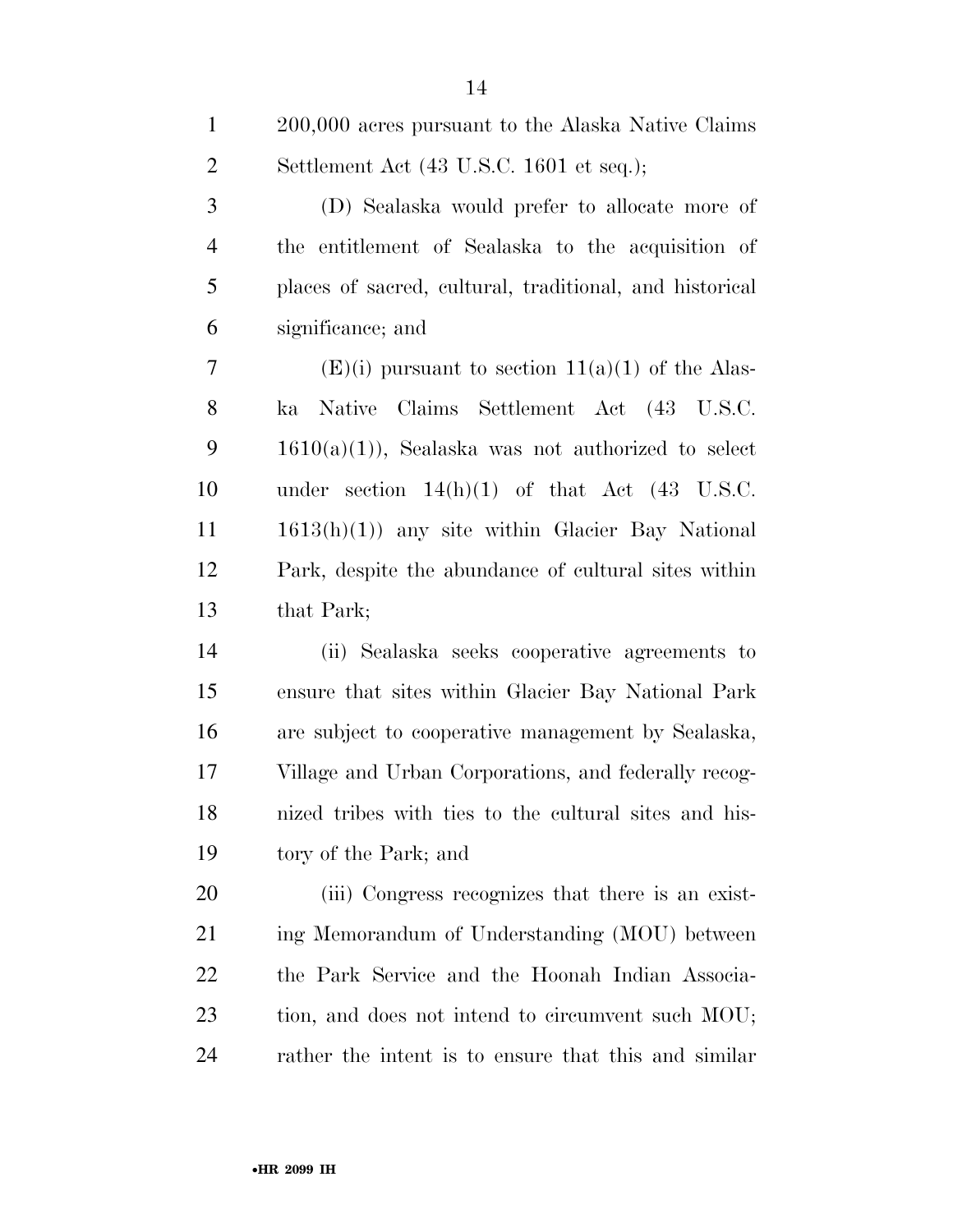| mechanisms for cooperative management in Glacier |
|--------------------------------------------------|
| Bay are required by law;                         |

 $3 \t(18)(A)$  the cemetery sites and historic places conveyed to Sealaska pursuant to section 14(h)(1) of the Alaska Native Claims Settlement Act (43 U.S.C.  $6 \qquad 1613(h)(1)$  are subject to a restrictive covenant not required by law that does not allow any type of man- agement or use that would in any way alter the his- toric nature of a site, even for cultural education or research purposes;

 (B) historic sites managed by the Forest Serv- ice are not subject to the limitations referred to in subparagraph (A); and

 (C) those limitations hinder the ability of Sealaska to use the sites for cultural, educational, or research purposes for Alaska Natives and others;

 (19) unless Sealaska is allowed to select land outside designated withdrawal areas in southeast Alaska, Sealaska will not be able—

 (A) to complete the land entitlement selec- tions of Sealaska under the Alaska Native Claims Settlement Act (43 U.S.C. 1601 et seq.);

 (B) to secure ownership of places of sa-cred, cultural, traditional, and historical impor-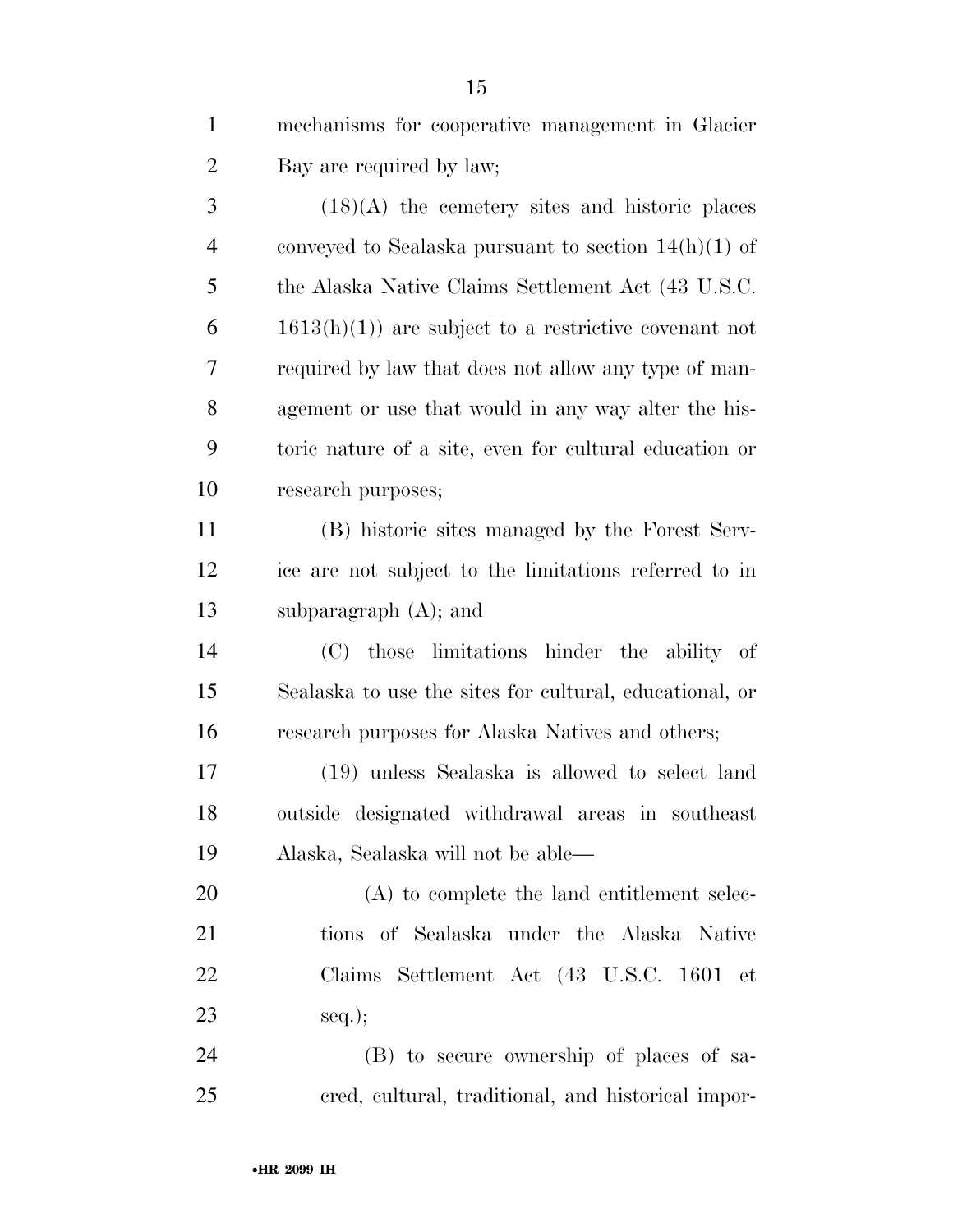| $\mathbf{1}$   | tance to the Alaska Natives of southeast Alas-        |
|----------------|-------------------------------------------------------|
| $\overline{2}$ | ka;                                                   |
| 3              | (C) to maintain the existing resource devel-          |
| $\overline{4}$ | opment and management operations of                   |
| 5              | Sealaska; or                                          |
| 6              | (D) to provide continued economic oppor-              |
| $\overline{7}$ | tunities for Alaska Natives in southeast Alaska;      |
| 8              | $(20)$ in order to realize cultural preservation      |
| 9              | goals while also diversifying economic opportunities, |
| 10             | Sealaska should be authorized to select and receive   |
| 11             | conveyance of-                                        |
| 12             | (A) sacred, cultural, traditional, and his-           |
| 13             | toric sites and other places of traditional cul-      |
| 14             | tural significance, including traditional and cus-    |
| 15             | tomary trade and migration routes, to facilitate      |
| 16             | the perpetuation and preservation of Alaska           |
| 17             | Native culture and history; and                       |
| 18             | (B) Alaska Native future sites to facilitate          |
| 19             | appropriate tourism and outdoor recreation en-        |
| 20             | terprises;                                            |
| 21             | (21) Sealaska has played, and is expected to          |
| 22             | continue to play, a significant role in the health of |
| 23             | the southeast Alaska economy;                         |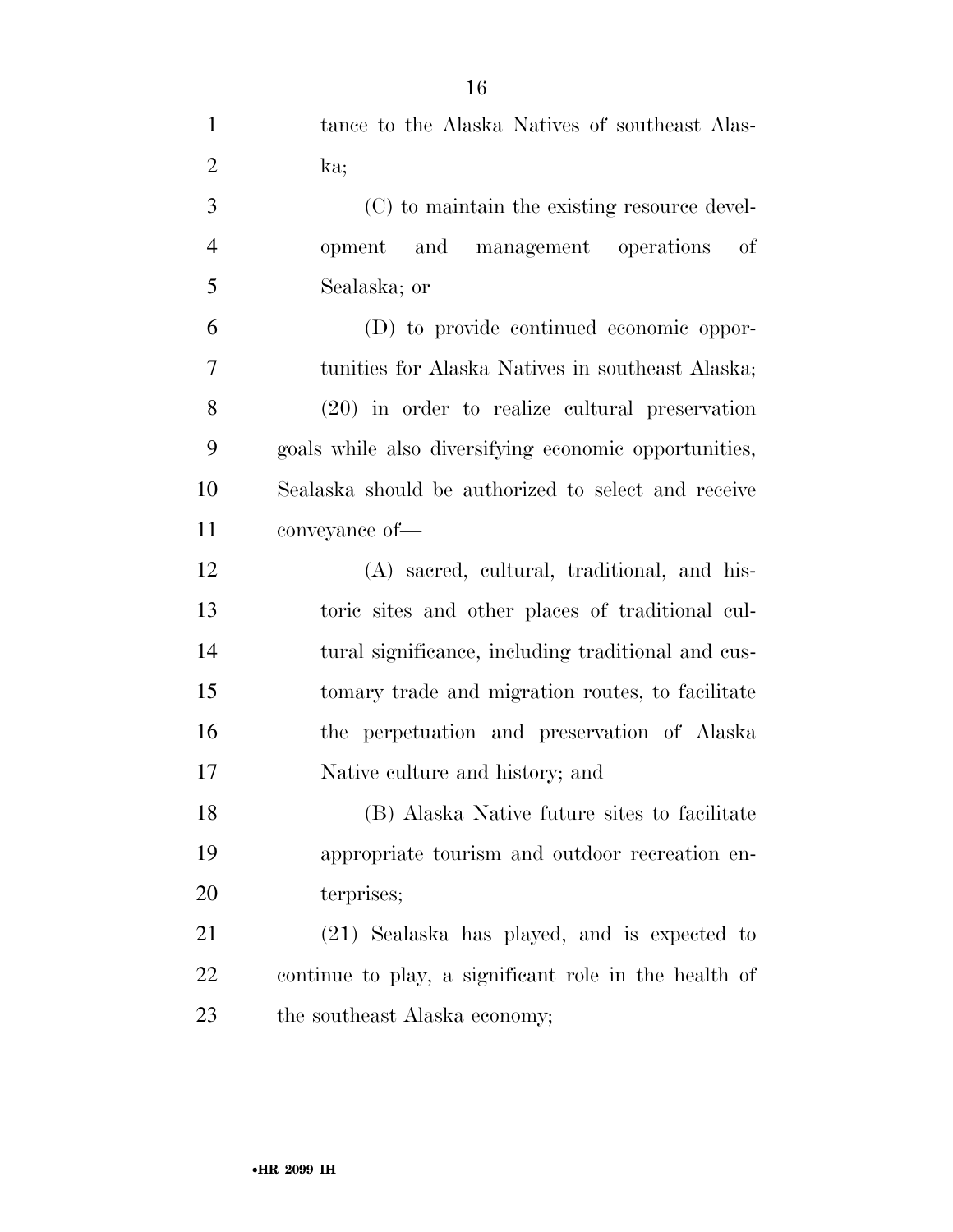| $\mathbf{1}$   | $(22)(A)$ the rate of unemployment in southeast     |
|----------------|-----------------------------------------------------|
| $\overline{2}$ | Alaska exceeds the statewide rate of unemployment   |
| 3              | on a non-seasonally adjusted basis; and             |
| $\overline{4}$ | (B) in January 2008, the Alaska Department          |
| 5              | of Labor and Workforce Development reported the     |
| 6              | unemployment rate for the Prince of Wales—Outer     |
| 7              | Ketchikan census area at 20 percent;                |
| 8              | (23) many southeast Alaska communities—             |
| 9              | (A) are dependent on high-cost diesel fuel          |
| 10             | for the generation of energy; and                   |
| 11             | (B) desire to diversify their energy supplies       |
| 12             | with wood biomass alternative fuel and other        |
| 13             | renewable and alternative fuel sources;             |
| 14             | $(24)$ if the resource development operations of    |
| 15             | Sealaska cease on land appropriate for those oper-  |
| 16             | ations, there will be a significant negative impact |
| 17             | $on$ —                                              |
| 18             | (A) southeast Alaska Native shareholders;           |
| 19             | (B) the cultural preservation activities of         |
| <b>20</b>      | Sealaska;                                           |
| 21             | (C) the economy of southeast Alaska; and            |
| 22             | (D) the Alaska Native community that                |
| 23             | benefits from the revenue-sharing requirements      |
| 24             | under the Alaska Native Claims Settlement Act       |
| 25             | $(43 \text{ U.S.C. } 1601 \text{ et seq.});$ and    |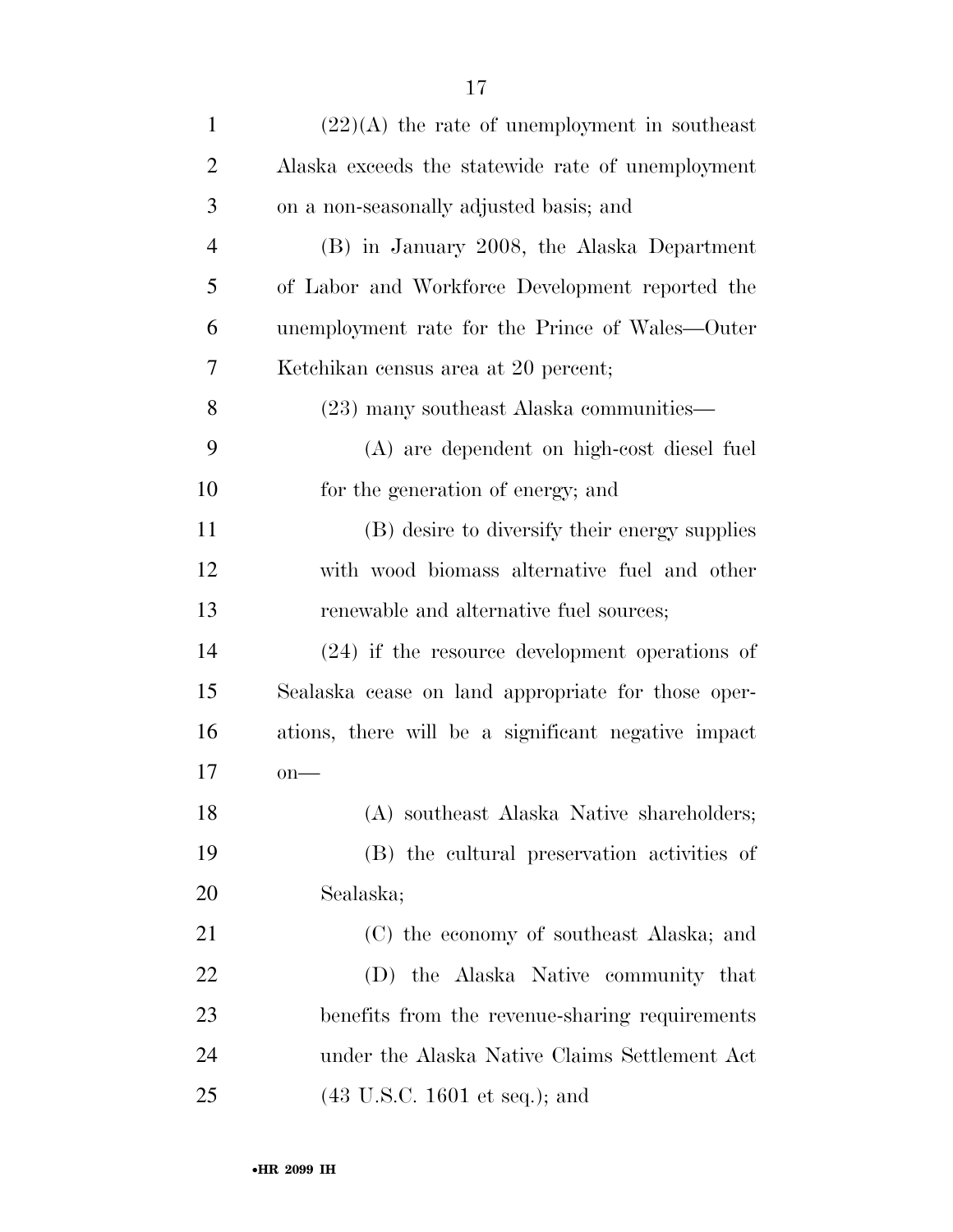(25) on completion of the conveyances of land to Sealaska to fulfill the full land entitlement of Sealaska under the Alaska Native Claims Settlement Act (43 U.S.C. 1601 et seq.), the encumbrances on 327,000 acres of Federal land created by the with- drawal of land for selection by Native Corporations in southeast Alaska would be removed, which will fa- cilitate thorough and complete planning and efficient management relating to national forest land in southeast Alaska by the Forest Service.

 (b) PURPOSE.—The purpose of this Act is to address the inequitable treatment of Sealaska by allowing Sealaska to select the remaining land entitlement of Sealaska under section 14 of the Alaska Native Claims Settlement Act (43 U.S.C. 1613) from designated Federal land in southeast Alaska located outside the 10 southeast Alaska Native vil-lage withdrawal areas.

#### **SEC. 3. SELECTIONS IN SOUTHEAST ALASKA.**

(a) SELECTION BY SEALASKA.—

20 (1) IN GENERAL.—Notwithstanding section 14(h)(8)(B) of the Alaska Native Claims Settlement 22 Act  $(43 \text{ U.S.C. } 1613(h)(8)(B))$ , Sealaska is author- ized to select and receive conveyance of the remain- ing land entitlement of Sealaska under that Act (43 U.S.C. 1601 et seq.) from Federal land located in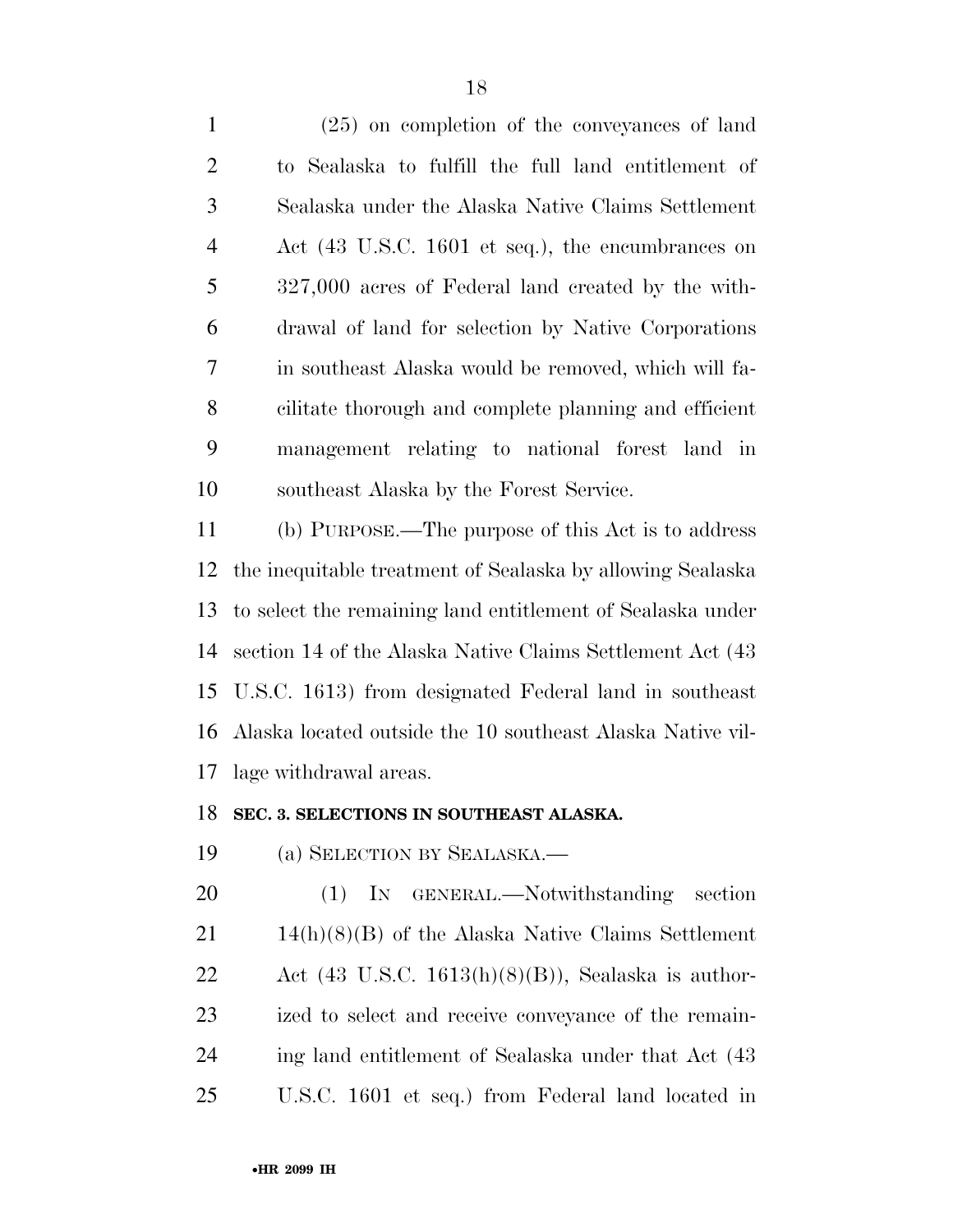southeast Alaska from each category described in 2 subsection (b).

 (2) NATIONAL PARK SERVICE.—The National Park Service is authorized to enter into a coopera- tive management agreement described in subsection (c)(2) for the purpose, in part, of recognizing and perpetuating the values of the National Park Serv- ice, including those values associated with the Tlingit homeland and culture, wilderness, and eco-logical preservation.

 (b) CATEGORIES.—The categories referred to in sub-section (a) are the following:

 (1)(A) Economic development land from the area of land identified on the map entitled ''Sealaska ANCSA Land Entitlement Rationalization Pool'', dated March 9, 2009, and labeled ''Attachment A''. (B) A nonexclusive easement to Sealaska to allow—

 (i) access on the forest development road and use of the log transfer site identified in paragraphs 3(c) and (d) of patent number 50– 85–0112, dated January 4, 1985;

 (ii) access on the forest development road 24 identified in paragraphs  $2(a)$  and  $2(b)$  of patent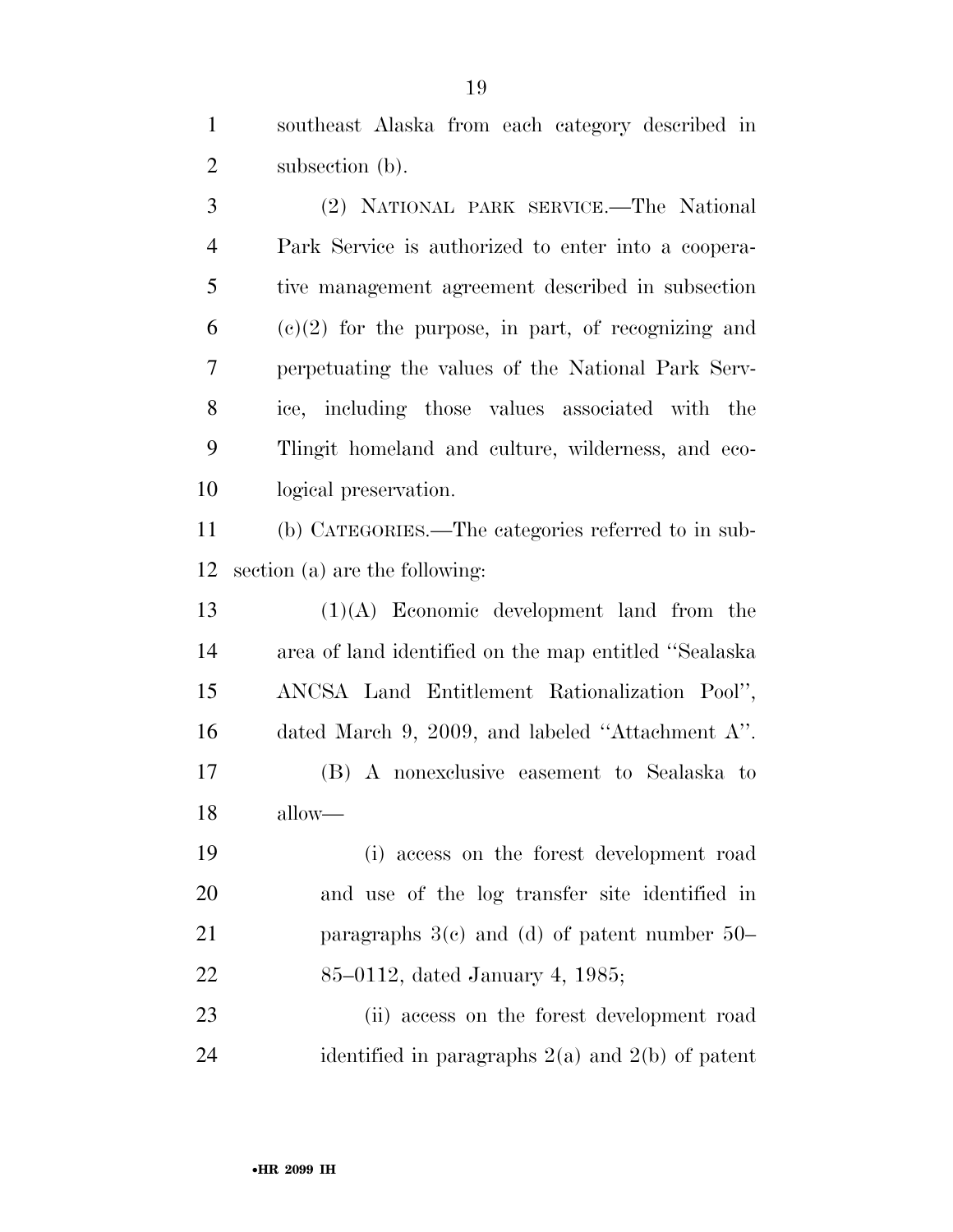| $\mathbf{1}$   | number 50–92–0203, dated February 24, 1992;           |
|----------------|-------------------------------------------------------|
| $\overline{2}$ | and                                                   |
| 3              | (iii) access on the forest development road           |
| $\overline{4}$ | identified in paragraph $2(a)$ of patent number       |
| 5              | 50–94–0046, dated December 17, 1993.                  |
| 6              | (2) Sites with sacred, cultural, traditional, or      |
| $\overline{7}$ | historic significance, including traditional and cus- |
| 8              | tomary trade and migration routes, archeological      |
| 9              | sites, cultural landscapes, and natural features hav- |
| 10             | ing cultural significance, subject to the condition   |
| 11             | $that-$                                               |
| 12             | $(A)$ not more than 2,400 acres shall be se-          |
| 13             | lected for this purpose, from land identified         |
| 14             | $on$ —                                                |
| 15             | (i) the map entitled "Places of Sa-                   |
| 16             | cred, Cultural, Traditional and Historic              |
| 17             | Significance", dated March 9, 2009, and               |
| 18             | labeled "Attachment B"; and                           |
| 19             | (ii) the map entitled "Traditional and                |
| 20             | Customary Trade and Migration Routes",                |
| 21             | dated March 9, 2009, and labeled "Attach-             |
| 22             | ment C", which includes an identification             |
| 23             | $of$ —                                                |
| 24             | $(I)$ a conveyance of land 25 feet                    |
| 25             | in width, together with 1-acre sites at               |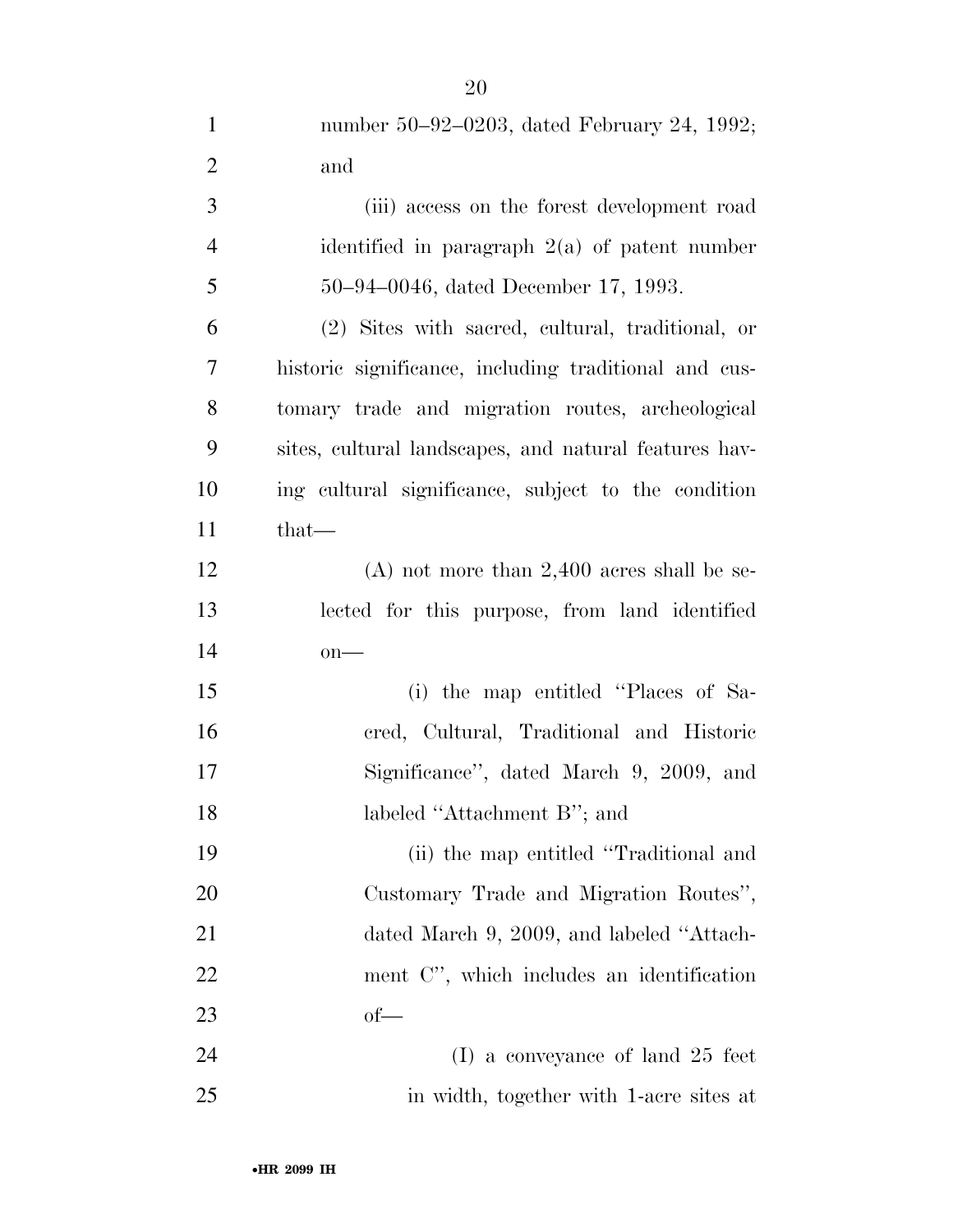| $\mathbf{1}$   | each terminus and at 8 locations        |
|----------------|-----------------------------------------|
| $\overline{2}$ | along the route, with the route, loca-  |
| 3              | tion, and boundaries of the convey-     |
| $\overline{4}$ | ance described on the map inset enti-   |
| 5              | tled "Yakutat to Dry Bay Trade and      |
| 6              | Migration Route", dated March 9,        |
| $\tau$         | 2009, and labeled "Attachment $C$ ";    |
| 8              | $(II)$ a conveyance of land 25 feet     |
| 9              | in width, together with 1-acre sites at |
| 10             | each terminus, with the route, loca-    |
| 11             | tion, and boundaries of the convey-     |
| 12             | ance described on the map inset enti-   |
| 13             | tled "Bay of Pillars to Port Camden"    |
| 14             | Trade and Migration Route", dated       |
| 15             | March 9, 2009, and labeled "Attach-     |
| 16             | ment $C$ "; and                         |
| 17             | (III) a conveyance of land 25 feet      |
| 18             | in width, together with 1-acre sites at |
| 19             | each terminus, with the route, loca-    |
| 20             | tion, and boundaries of the convey-     |
| 21             | ance described on the map inset enti-   |
| 22             | tled "Portage Bay to Duncan Canal"      |
| 23             | Trade and Migration Route," dated       |
| 24             | March 9, 2009, and labeled "Attach-     |
| 25             | ment $C$ "; and                         |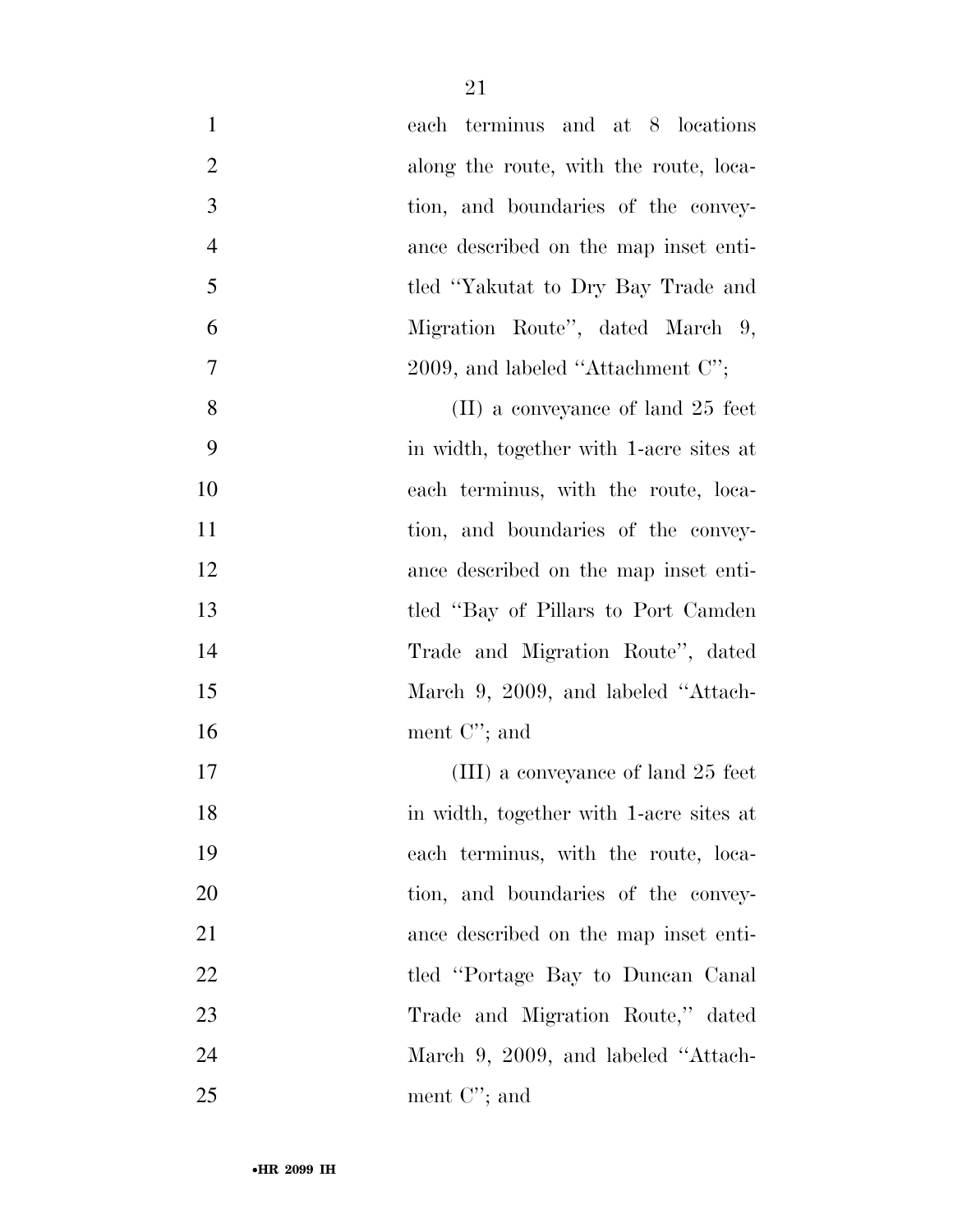| $\mathbf{1}$   | $(B)$ an additional 1,200 acres may be used              |
|----------------|----------------------------------------------------------|
| $\overline{2}$ | by Sealaska to acquire places of sacred, cul-            |
| 3              | tural, traditional, and historic significance, ar-       |
| $\overline{4}$ | cheological sites, traditional, and customary            |
| 5              | trade and migration routes, and other sites with         |
| 6              | scientific value that advance the understanding          |
| 7              | and protection of Alaska Native culture and              |
| 8              | heritage that—                                           |
| 9              | (i) as of the date of enactment of this                  |
| 10             | Act, are not fully identified or adequately              |
| 11             | documented for cultural significance; and                |
| 12             | (ii) are located outside of a unit of the                |
| 13             | National Park System.                                    |
| 14             | (3) Alaska Native futures sites with traditional         |
| 15             | and recreational use value, as identified on the map     |
| 16             | entitled "Native Futures Sites", dated March 9,          |
| 17             | 2009, and labeled "Attachment D", subject to the         |
| 18             | condition that not more than 5,000 acres shall be se-    |
| 19             | lected for those purposes.                               |
| 20             | (c) SITES IN CONSERVATION SYSTEM UNITS.—                 |
| 21             | $(1)$ IN GENERAL.—No site with sacred, cultural,         |
| 22             | traditional, or historic significance that is identified |
| 23             | in the document labeled "Attachment B" and lo-           |
| 24             | cated within a unit of the National Park System          |
| 25             | shall be conveyed to Sealaska pursuant to this Act.      |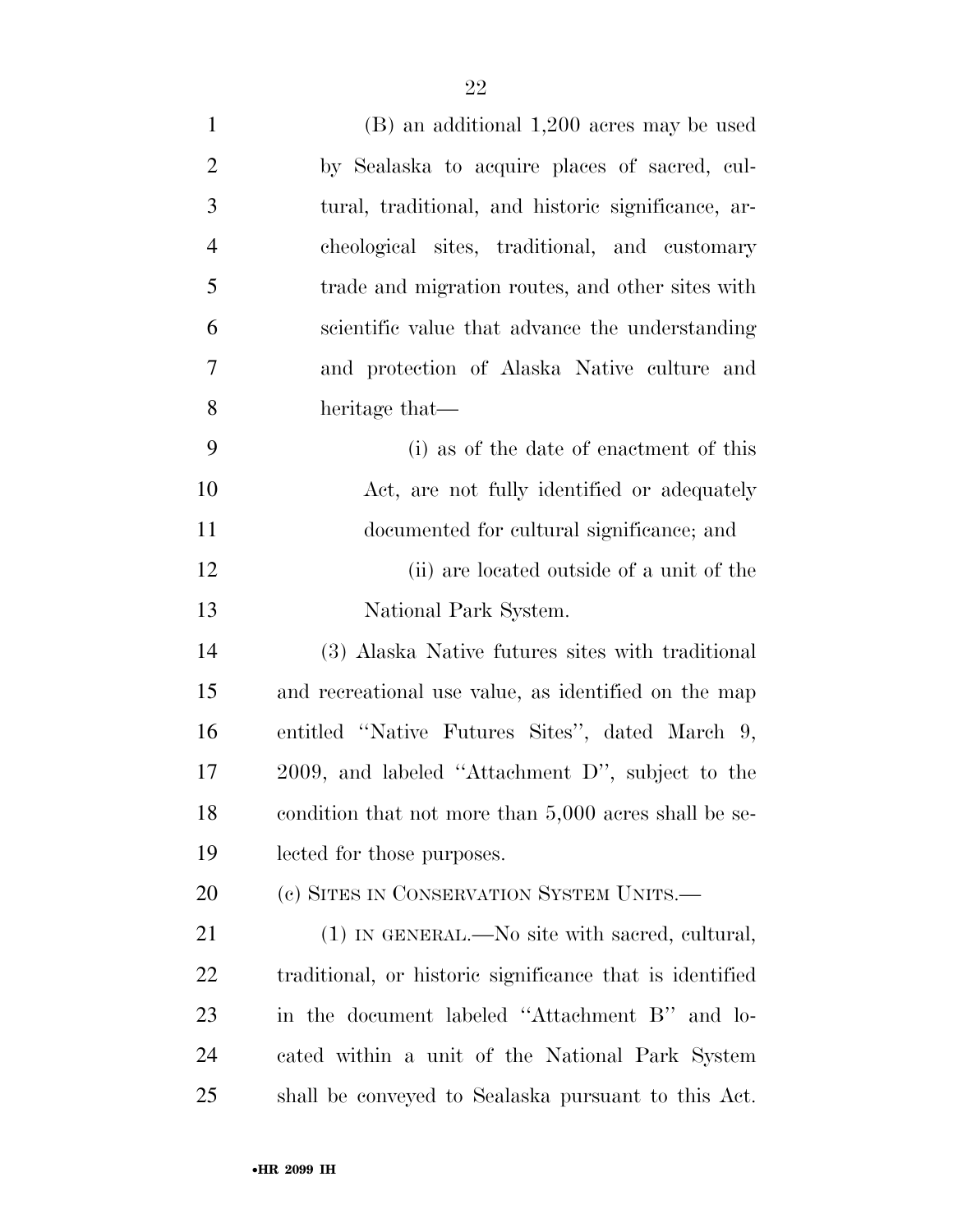## 1 (2) COOPERATIVE AGREEMENTS.—

| $\overline{2}$ | (A) IN GENERAL.—The Director of the                   |
|----------------|-------------------------------------------------------|
| 3              | National Park Service shall offer to enter into       |
| $\overline{4}$ | cooperative management agreement with<br>$\mathbf{a}$ |
| 5              | Sealaska, other Village Corporations and Urban        |
| 6              | Corporations, and federally recognized Indian         |
| $\tau$         | tribes with cultural and historical ties to Glacier   |
| 8              | Bay National Park, in accordance with the re-         |
| 9              | quirements of subparagraph (B).                       |
| 10             | REQUIREMENTS.—A cooperative<br>(B)                    |
| 11             | agreement under this paragraph shall—                 |
| 12             | (i) recognize the contributions of the                |
| 13             | Alaska Natives of southeast Alaska to the             |
| 14             | history, culture, and ecology of Glacier Bay          |
| 15             | National Park and the surrounding area;               |
| 16             | (ii) ensure that the resources within                 |
| 17             | the Park are protected and enhanced by                |
| 18             | cooperative activities and partnerships               |
| 19             | among federally recognized Indian tribes,             |
| 20             | Village Corporations and Urban Corpora-               |
| 21             | tions, Sealaska, and the National Park                |
| 22             | Service;                                              |
| 23             | (iii) provide opportunities for a richer              |
| 24             | visitor experience at the Park through di-            |
| 25             | rect interactions between visitors and Alas-          |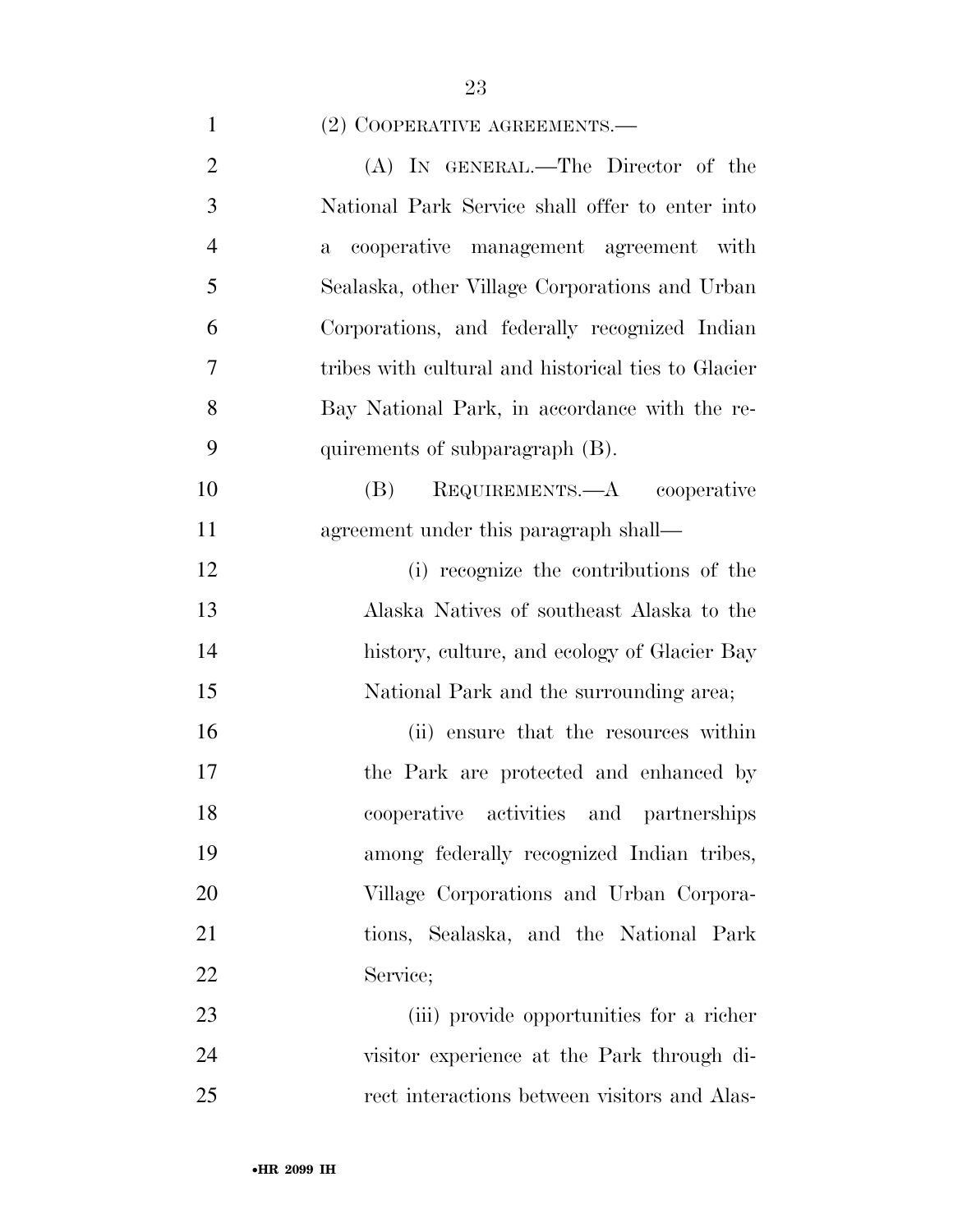| $\mathbf{1}$   | ka Natives, including guided tours, inter-            |
|----------------|-------------------------------------------------------|
| $\overline{2}$ | pretation, and the establishment of cul-              |
| 3              | turally relevant visitor sites; and                   |
| $\overline{4}$ | (iv) provide appropriate opportunities                |
| 5              | for ecologically sustainable visitor-related          |
| 6              | education and cultural interpretation with-           |
| 7              | in the Park—                                          |
| 8              | $(I)$ in a manner that is not in                      |
| 9              | derogation of the purposes and values                 |
| 10             | of the Park (including those values                   |
| 11             | associated with the Park as a Tlingit                 |
| 12             | homeland); and                                        |
| 13             | (II) in a manner consistent with                      |
| 14             | wilderness and ecological preservation.               |
| 15             | (C) REPORT.—Not later than 2 years after              |
| 16             | the date of enactment of this Act, the Director       |
| 17             | of the National Park Service shall submit to          |
| 18             | Congress a report describing each activity for        |
| 19             | cooperative management of each site described         |
| 20             | in subparagraph (A) carried out under a coop-         |
| 21             | erative agreement under this paragraph.               |
| 22             | SEC. 4. CONVEYANCES TO SEALASKA.                      |
| 23             | (a) TIMELINE FOR CONVEYANCE.—                         |
| 24             | $(1)$ IN GENERAL.—Not later than 1 year after         |
| 25             | the date of selection of land by Sealaska under para- |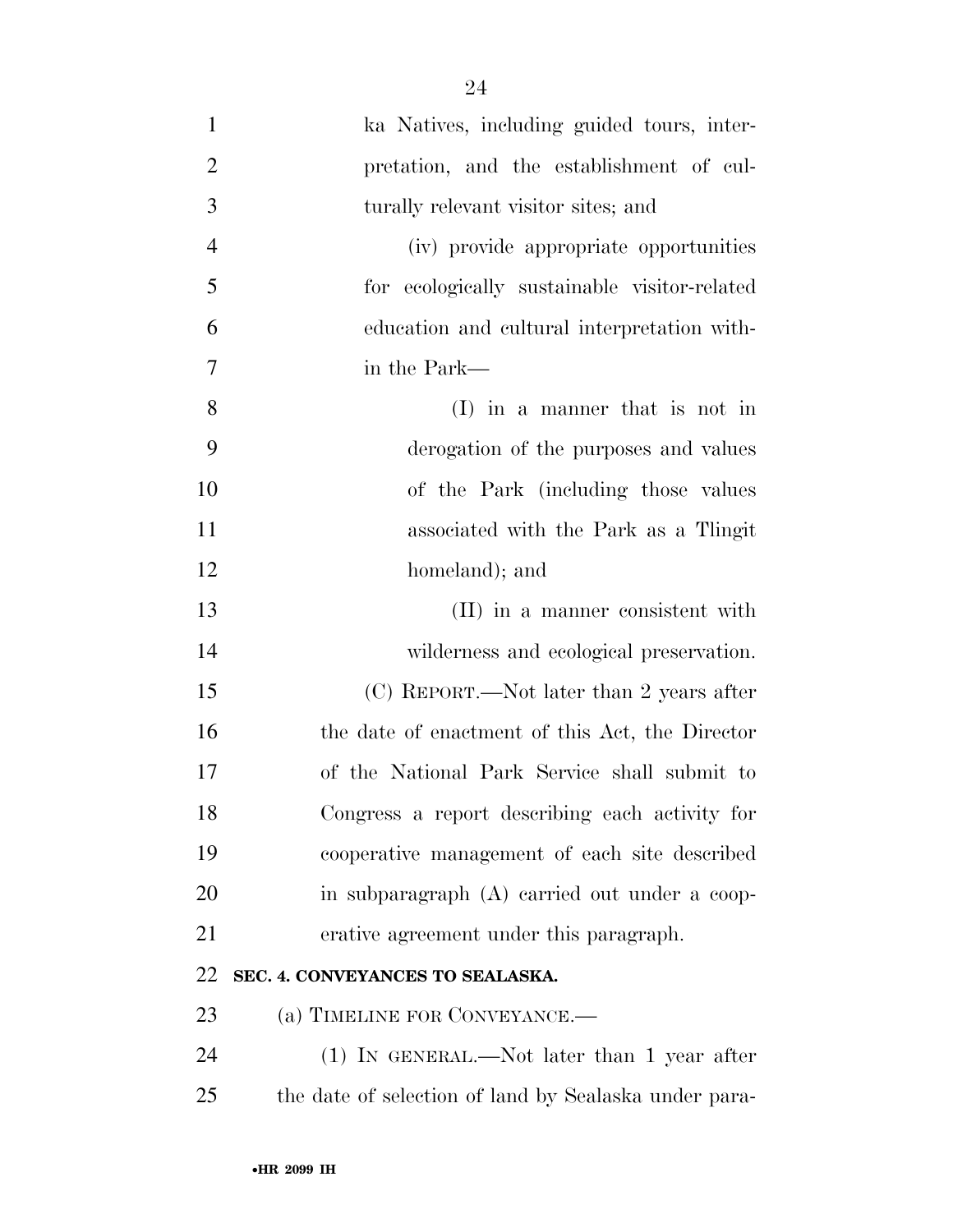graphs (1) and (3) of section 3(b), the Secretary of the Interior (referred to in this Act as the ''Sec- retary'') shall complete the conveyance of the land to Sealaska.

 (2) SIGNIFICANT SITES.—Not later than 2 years after the date of selection of land by Sealaska under section 3(b)(2), the Secretary shall complete the conveyance of the land to Sealaska.

 (b) EXPIRATION OF WITHDRAWALS.—On completion of the selection by Sealaska and the conveyances to Sealaska of land under subsection (a) in a manner that is sufficient to fulfill the land entitlement of Sealaska under the Alaska Native Claims Settlement Act (43 U.S.C. 1601 et seq.)—

 (1) the original withdrawal areas set aside for selection by Native Corporations in southeast Alaska under that Act (as in effect on the day before the date of enactment of this Act) shall be rescinded; and

 (2) land located within a withdrawal area that is not conveyed to a southeast Alaska Regional Cor- poration or Village Corporation shall be returned to the unencumbered management of the Forest Serv-ice as a part of the Tongass National Forest.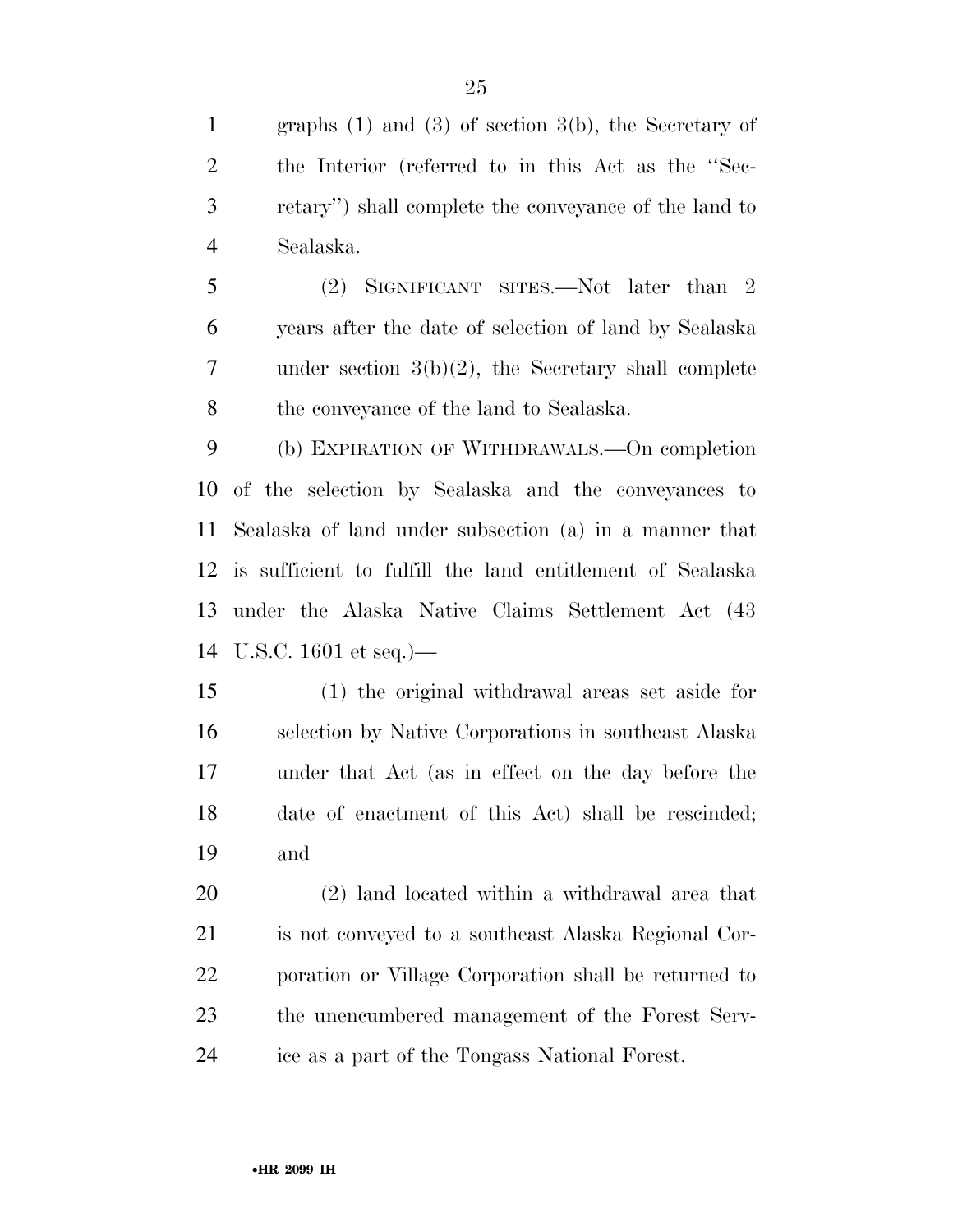| $\mathbf{1}$   | (c) LIMITATION.—Sealaska shall not select or receive    |
|----------------|---------------------------------------------------------|
| 2              | under this Act any conveyance of land pursuant to para- |
| 3              | graph $(1)$ or $(3)$ of section $3(b)$ located within—  |
| $\overline{4}$ | $(1)$ any conservation system unit;                     |
| 5              | (2) any federally designated wilderness area; or        |
| 6              | $(3)$ any land use designation I or II area.            |
| 7              | (d)<br>APPLICABLE EASEMENTS AND PUBLIC AC-              |
| 8              | $CESS$ .                                                |
| 9              | (1) IN GENERAL.—The conveyance to Sealaska              |
| 10             | land pursuant to subsections $(b)(1)$<br>of<br>and      |
| 11             | $(b)(2)(A)(ii)$ of section 3 that is located outside a  |
| 12             | withdrawal area designated under section $16(a)$ of     |
| 13             | the Alaska Native Claims Settlement Act (43 U.S.C.      |
| 14             | $1615(a)$ shall be subject to-                          |
| 15             | $(A)$ a reservation for easements for public            |
| 16             | access on the public roads depicted on the docu-        |
| 17             | ment labeled "Attachment E" and dated March             |
| 18             | 9, 2009;                                                |
| 19             | (B) a reservation for easements along the               |
| 20             | temporary roads designated by the Forest Serv-          |
| 21             | ice as of the date of enactment of this Act for         |
| 22             | the public access trails depicted on the docu-          |
| 23             | ment labeled "Attachment E" and dated March             |
| 24             | 9, 2009;                                                |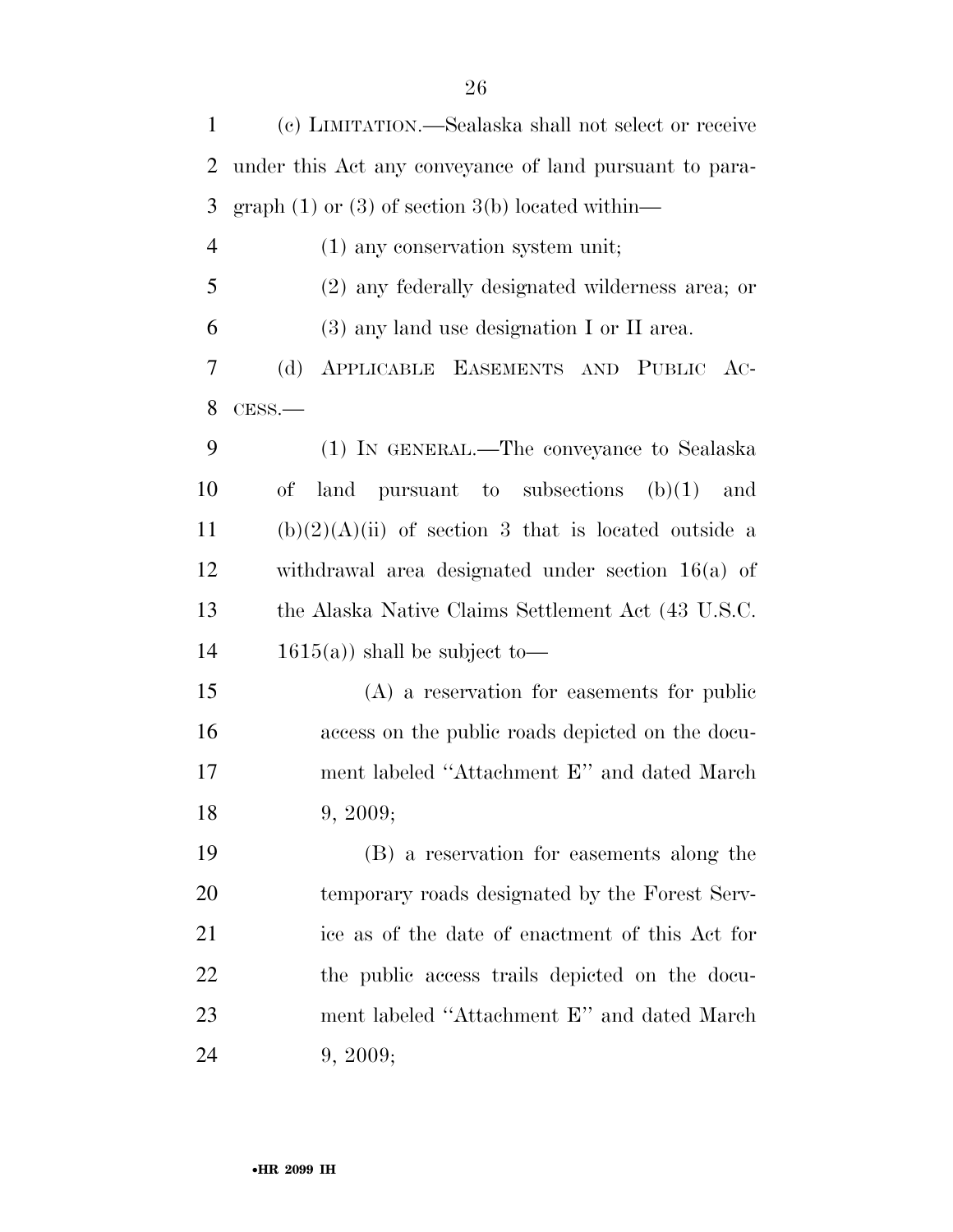| $\mathbf{1}$   | (C) any valid preexisting right reserved            |
|----------------|-----------------------------------------------------|
| $\overline{2}$ | pursuant to section $14(g)$ or $17(b)$ of the Alas- |
| 3              | ka Native Claims Settlement Act (43 U.S.C.          |
| $\overline{4}$ | $1613(g), 1616(b)$ ; and                            |
| 5              | $(D)(i)$ the right of noncommercial public          |
| 6              | access for subsistence uses, consistent with title  |
| 7              | VIII of the Alaska National Interest Lands          |
| 8              | Conservation Act (16 U.S.C. 3111 et seq.), and      |
| 9              | recreational access without liability to Sealaska;  |
| 10             | and                                                 |
| 11             | (ii) the right of Sealaska to regulate access       |
| 12             | for public safety, cultural, or scientific pur-     |
| 13             | poses, environmental protection, and uses in-       |
| 14             | compatible with natural resource development,       |
| 15             | subject to the condition that Sealaska shall post   |
| 16             | on any applicable property, in accordance with      |
| 17             | State law, notices of any such condition.           |
| 18             | (2) EFFECT.—No right of access provided to          |
| 19             | any individual or entity (other than Sealaska) by   |
| 20             | this subsection—                                    |
| 21             | (A) creates any interest of such an indi-           |
| 22             | vidual or entity in the land conveyed to            |
| 23             | Sealaska in excess of that right of access; or      |
| 24             | (B) provides standing in any review of, or          |
| 25             | challenge to, any determination by Sealaska re-     |

•**HR 2099 IH**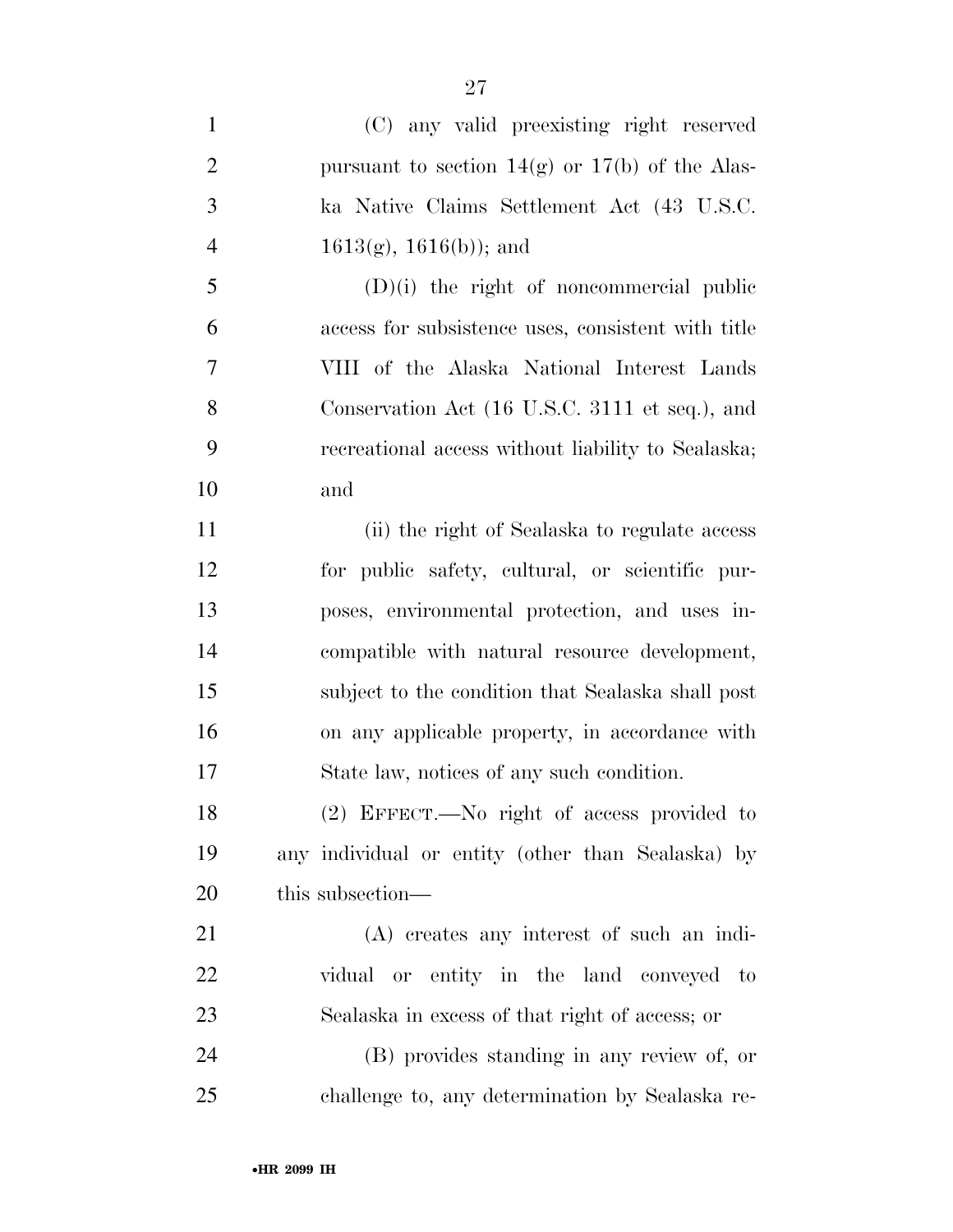| $\mathbf{1}$   | garding the management or development of the               |
|----------------|------------------------------------------------------------|
| $\overline{2}$ | applicable land.                                           |
| 3              | (e) CONDITIONS ON SACRED, CULTURAL, AND HIS-               |
| $\overline{4}$ | TORIC SITES.—The conveyance to Sealaska of land se-        |
| 5              | lected pursuant to section $3(b)(2)$ —                     |
| 6              | (1) shall be subject to a covenant prohibiting             |
| $\overline{7}$ | any commercial timber harvest or mineral develop-          |
| 8              | ment on the land;                                          |
| 9              | $(2)$ shall not be subject to any additional re-           |
| 10             | strictive covenant based on cultural or historic val-      |
| 11             | ues, or any other restriction, encumbrance, or ease-       |
| 12             | ment, except as provided in sections $14(g)$ and $17(b)$   |
| 13             | of the Alaska Native Claims Settlement Act (43)            |
| 14             | U.S.C. $1613(g)$ , $1616(b)$ ; and                         |
| 15             | (3) shall allow use of the land as described in            |
| 16             | subsection (f).                                            |
| 17             | (f) USES OF SACRED, CULTURAL, TRADITIONAL,                 |
| 18             | AND HISTORIC SITES.—Any sacred, cultural, traditional,     |
| 19             | or historic site or trade or migration route conveyed pur- |
| 20             | suant to this Act may be used for-                         |
| 21             | (1) preservation of cultural knowledge and tra-            |
| 22             | ditions associated with such a site;                       |
| 23             | (2) historical, cultural, and scientific research          |
| 24             | and education;                                             |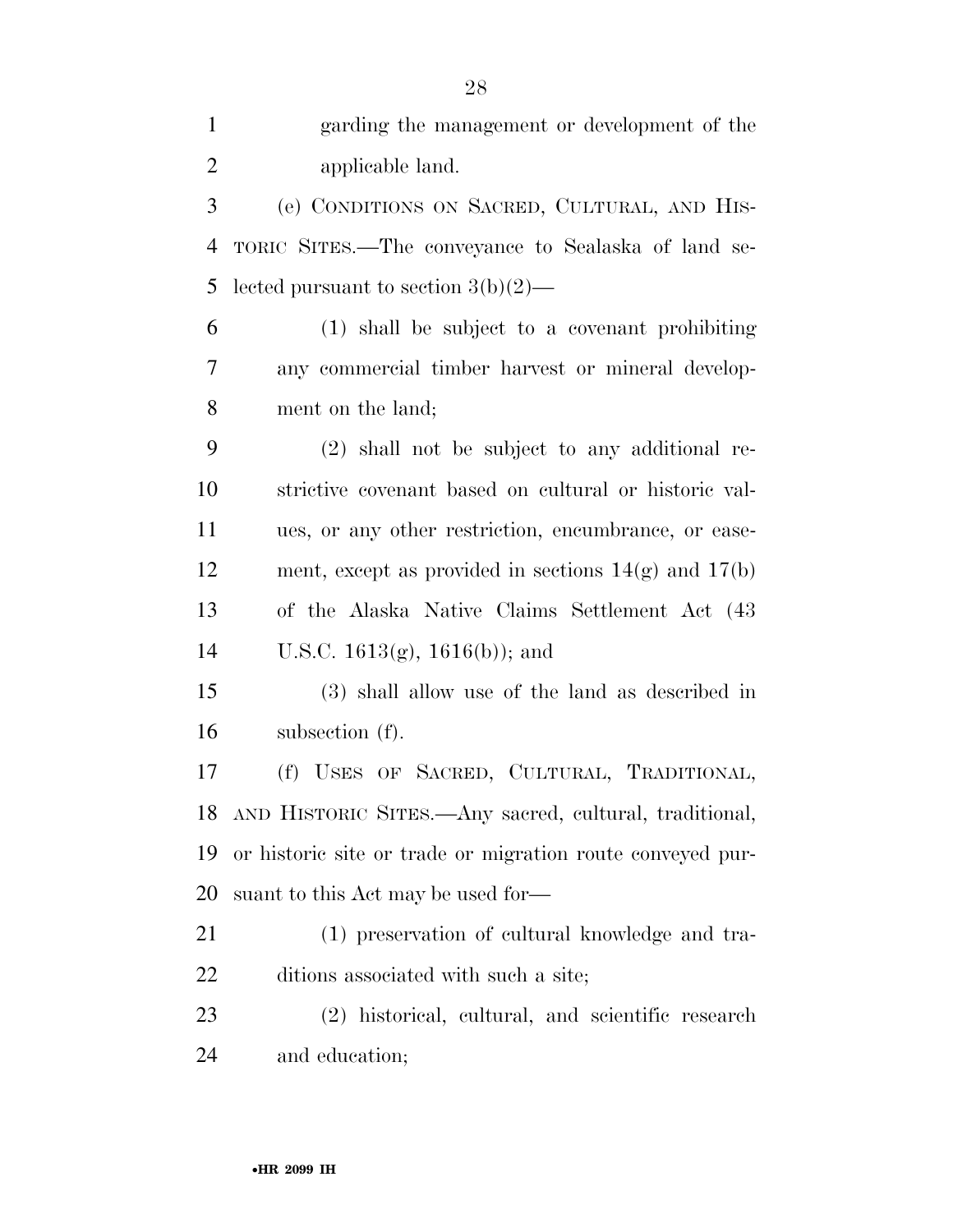(3) public interpretation and education regard- ing the cultural significance of those sites to Alaska Natives;

 (4) protection and management of the site to preserve the natural and cultural features of the site, including cultural traditions, values, songs, sto- ries, names, crests, and clan usage, for the benefit of future generations; and

 (5) site improvement activities for any purpose described in paragraphs (1) through (4), subject to the condition that the activities are consistent with the sacred, cultural, traditional, or historic nature of the site.

(g) TERMINATION OF RESTRICTIVE COVENANTS.—

 (1) IN GENERAL.—Each restrictive covenant re- garding cultural or historical values with respect to any interim conveyance or patent for a historic or cemetery site issued to Sealaska pursuant to the reg- ulations contained in sections 2653.3 and 2653.11 of 20 title 43, Code of Federal Regulations (as in effect on the date of enactment of this Act), in accordance with section 14(h)(1) of the Alaska Native Claims Settlement Act (43 U.S.C. 1613(h)), terminates on the date of enactment of this Act.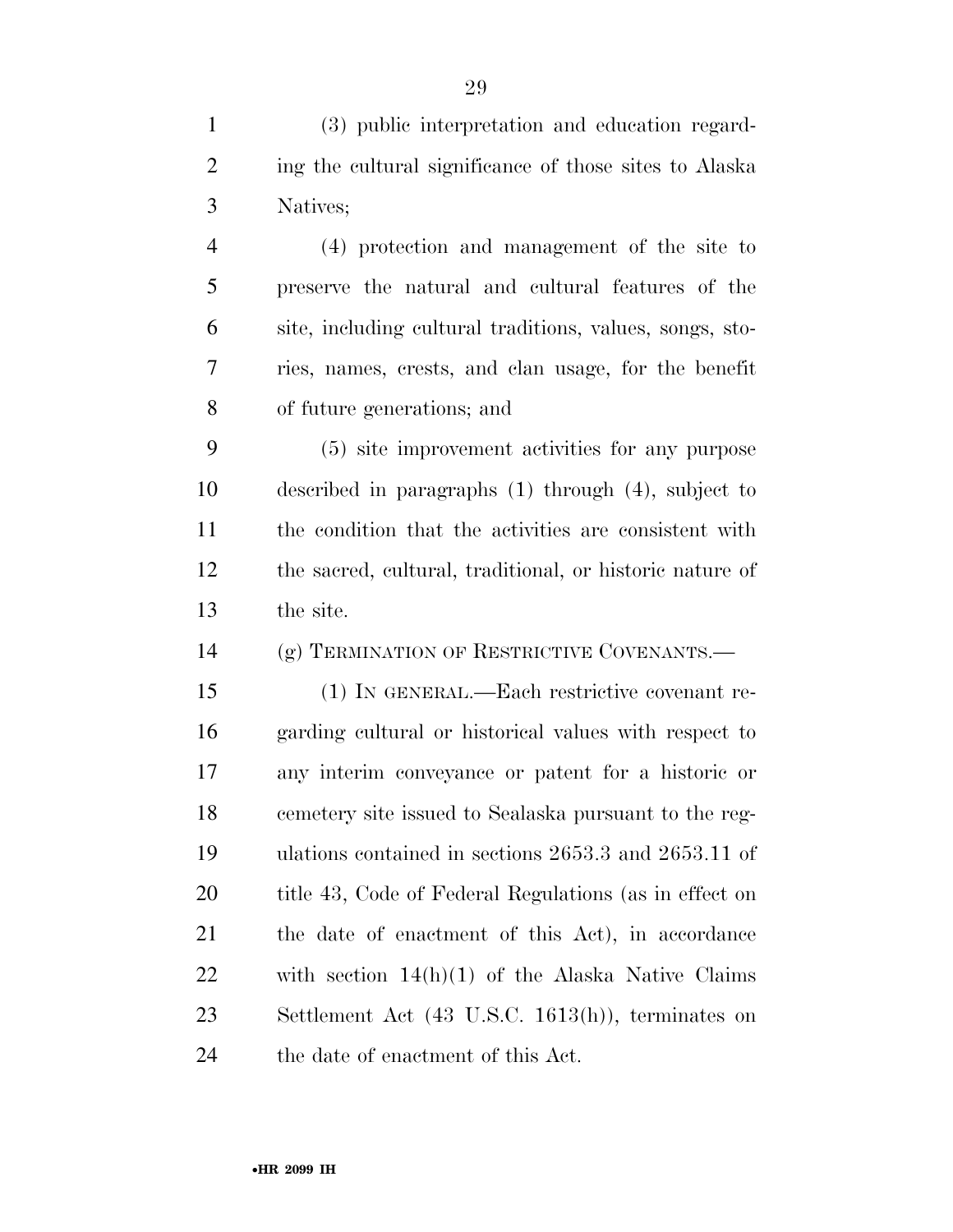| $\mathbf{1}$   | (2) REMAINING CONDITIONS.—Land subject to                    |
|----------------|--------------------------------------------------------------|
| $\overline{c}$ | a covenant described in paragraph (1) on the day             |
| 3              | before the date of enactment of this Act shall be            |
| $\overline{4}$ | subject to the conditions described in subsection (e).       |
| 5              | (3) RECORDS.—Sealaska shall be responsible                   |
| 6              | for recording with the land title recorders office of        |
| 7              | the State of Alaska any modification to an existing          |
| 8              | conveyance of land under section $14(h)(1)$ of the           |
| 9              | Alaska Native Claims Settlement Act (43 U.S.C.               |
| 10             | $1613(h)(1)$ as a result of this Act.                        |
| 11             | (h) CONDITIONS ON ALASKA NATIVE FUTURES                      |
| 12             | LAND.—Each conveyance of land to Sealaska selected           |
| 13             | under section $3(b)(3)$ shall be subject only to—            |
| 14             | (1) a covenant prohibiting any commercial tim-               |
| 15             | ber harvest or mineral development; and                      |
| 16             | $(2)$ the restrictive covenants, encumbrances, or            |
| 17             | easements under sections $14(g)$ and $17(b)$ of the          |
| 18             | Alaska Native Claims Settlement Act (43 U.S.C.               |
| 19             | $1613(g), 1616(b)$ .                                         |
| 20             | SEC. 5. MISCELLANEOUS.                                       |
| 21             | (a) STATUS OF CONVEYED LAND.—Each conveyance                 |
| 22             | of Federal land to Sealaska pursuant to this Act, and each   |
| 23             | action carried out to achieve the purpose of this Act, shall |
|                |                                                              |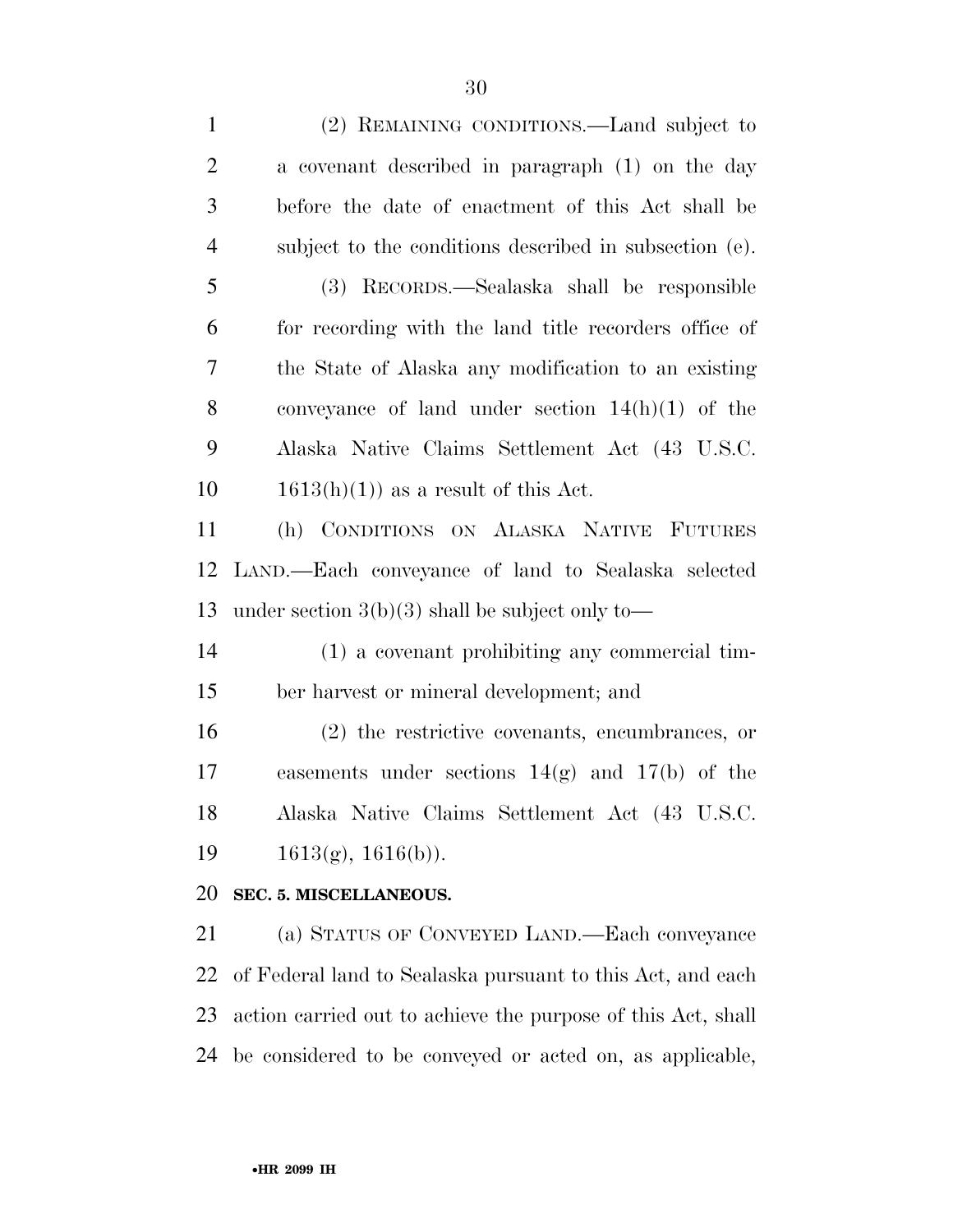pursuant to the Alaska Native Claims Settlement Act (43 U.S.C. 1601 et seq.).

 (b) ENVIRONMENTAL MITIGATION AND INCEN- TIVES.—Notwithstanding subsection (e) and (h) of section 4, all land conveyed to Sealaska pursuant to the Alaska Native Claims Settlement Act (43 U.S.C. 1601 et seq.) and this Act shall be considered to be qualified to receive or participate in, as applicable—

 (1) any federally authorized carbon sequestra- tion program, ecological services program, or envi-ronmental mitigation credit; and

 (2) any other federally authorized environ-mental incentive credit or program.

(c) NO MATERIAL EFFECT ON FOREST PLAN.—

 (1) IN GENERAL.—The implementation of this Act, including the conveyance of land to Sealaska, alone or in combination with any other factor, shall not require an amendment of, or revision to, the Tongass National Forest Land and Resources Man- agement Plan before the first revision of that Plan scheduled to occur after the date of enactment of this Act.

 (2) BOUNDARY ADJUSTMENTS.—The Secretary of Agriculture shall implement any land ownership boundary adjustments to the Tongass National For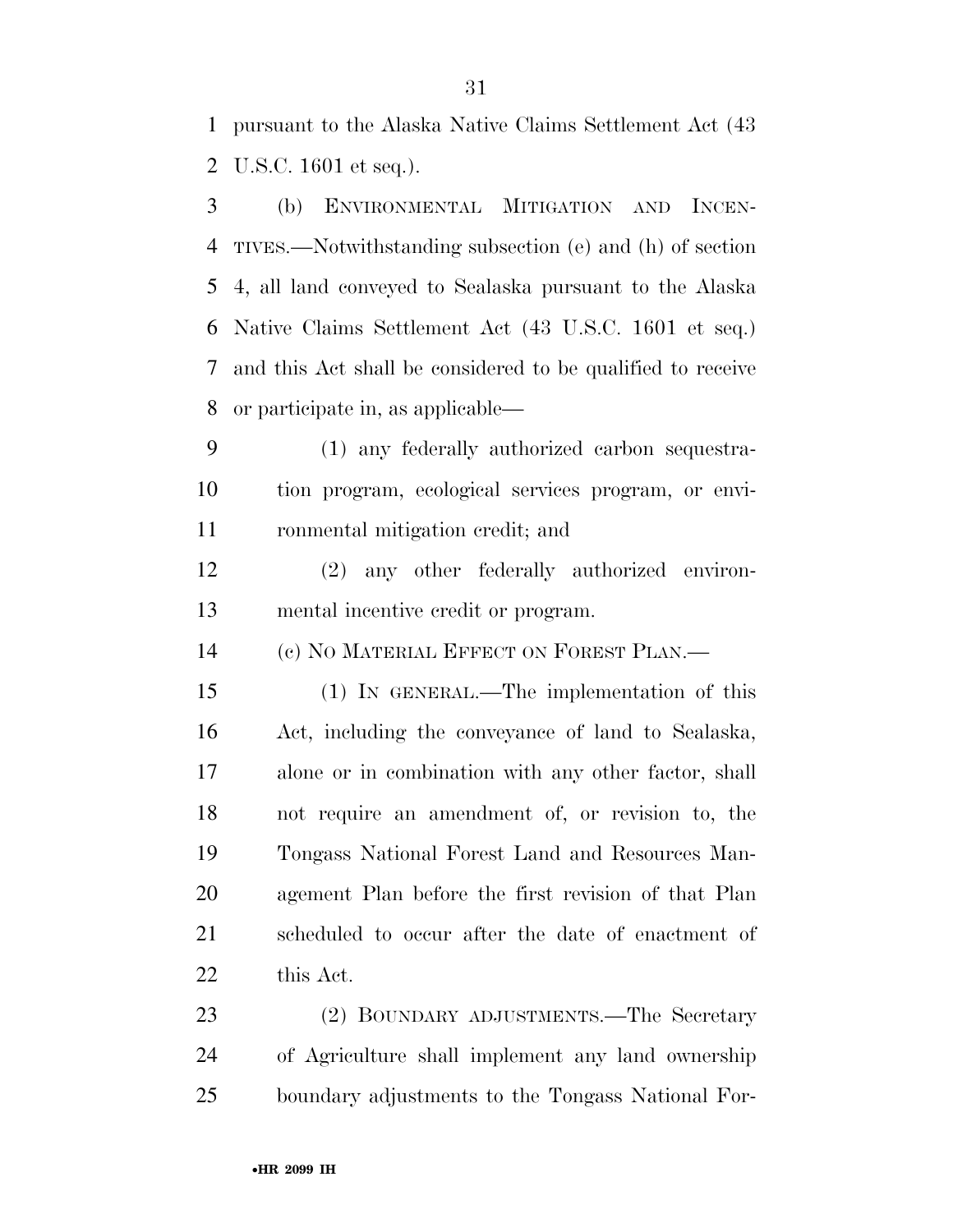est Land and Resources Management Plan resulting from the implementation of this Act through a tech-nical amendment to that Plan.

 (d) NO EFFECT ON EXISTING INSTRUMENTS, PROJECTS, OR ACTIVITIES.—

 (1) IN GENERAL.—Nothing in this Act or the implementation of this Act revokes, suspends, or modifies any permit, contract, or other legal instru- ment for the occupancy or use of Tongass National Forest land, or any determination relating to a project or activity that authorizes that occupancy or use, that is in effect on the day before the date of enactment of this Act.

 (2) TREATMENT.—The conveyance of land to Sealaska pursuant to this Act shall be subject to the instruments and determinations described in para- graph (1) to the extent that those instruments and determinations authorize occupancy or use of the land so conveyed.

20 (e) TECHNICAL CORRECTIONS.—Section  $2(a)(2)$  of the Tribal Forest Protection Act of 2004 (25 U.S.C. 22  $3115a(a)(2)$  is amended—

 (1) in subparagraph (A), by inserting '', or is conveyed to an Alaska Native Corporation pursuant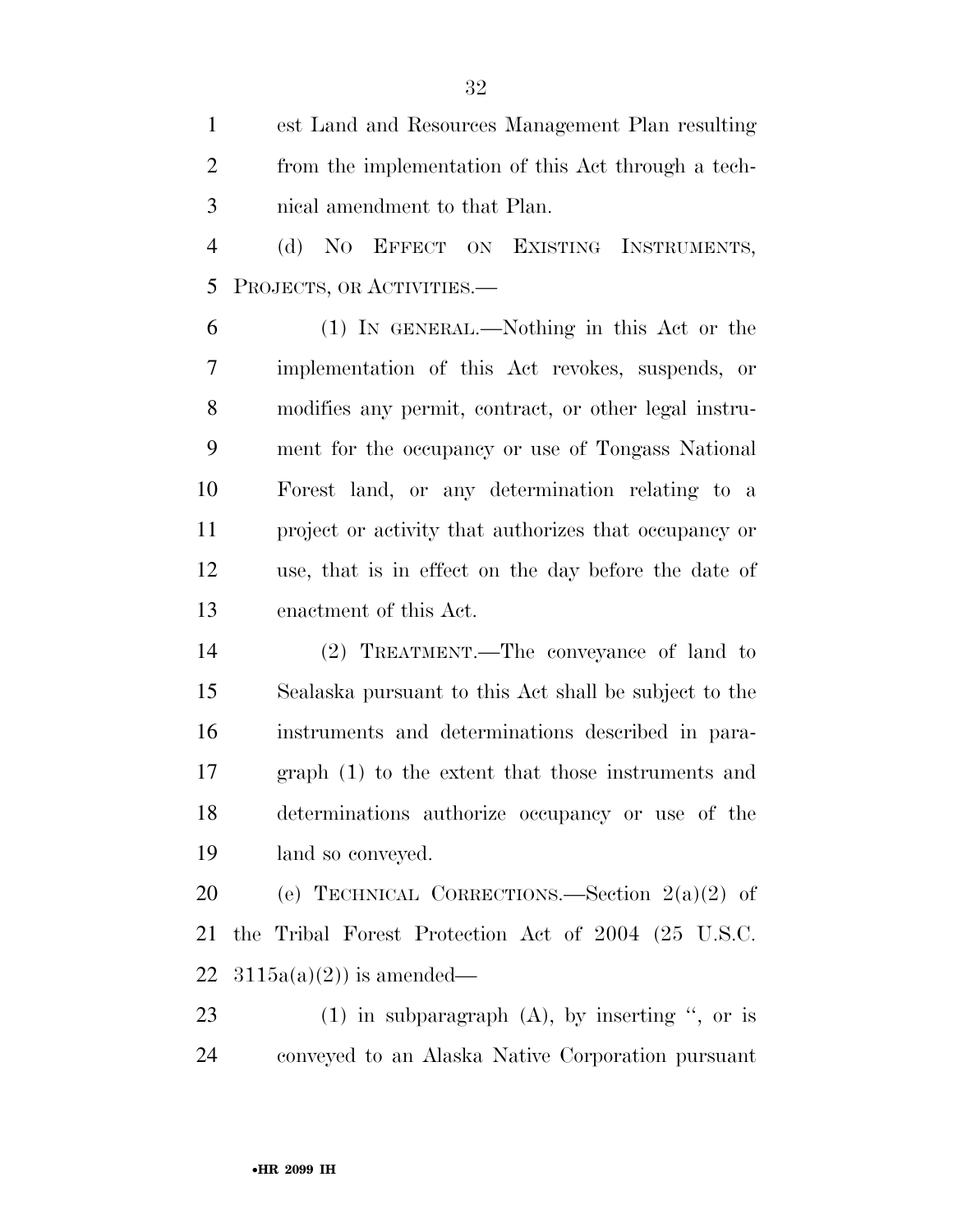| 1 | to the Alaska Native Claims Settlement Act (43) |
|---|-------------------------------------------------|
| 2 | U.S.C. 1601 et seq.)" before the semicolon; and |
| 3 | $(2)$ in subparagraph $(B)(i)$ —                |
| 4 | (A) in subclause (I), by striking "or" at       |

the end; and

 (B) by adding at the end the following:  $\frac{1}{I}$  (III) is owned by an Alaska Na- tive Corporation established pursuant to the Alaska Native Claims Settle- ment Act (43 U.S.C. 1601 et seq.) and is forest land or formerly had a forest cover or vegetative cover that is capable of restoration; or''.

 (f) TECHNICAL AMENDMENT TO THE NATIONAL HIS- TORIC PRESERVATION ACT.—Section 301(14) of the Na- tional Historic Preservation Act (16 U.S.C. 470w(14)) is amended—

 (1) in subparagraph (A), by striking ''and'' at the end;

 (2) in subparagraph (B), by striking the period 21 at the end and inserting "; and"; and

(3) by adding at the end the following:

23 "'(C) land held by incorporated Native groups, regional corporations, and village cor-porations under the provisions of the Alaska